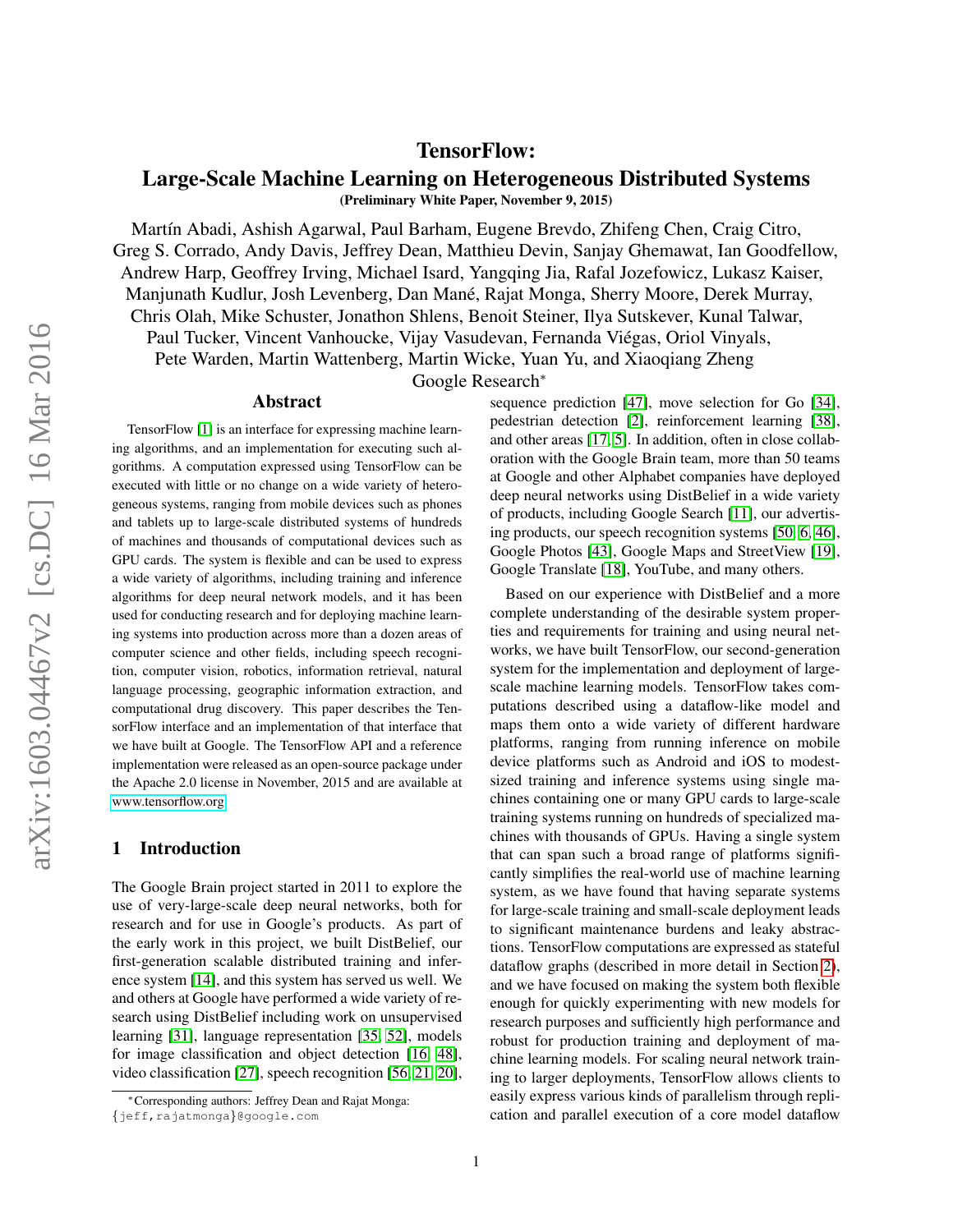graph, with many different computational devices all collaborating to update a set of shared parameters or other state. Modest changes in the description of the computation allow a wide variety of different approaches to parallelism to be achieved and tried with low effort [\[14,](#page-16-1) [29,](#page-17-10) [42\]](#page-18-8). Some TensorFlow uses allow some flexibility in terms of the consistency of parameter updates, and we can easily express and take advantage of these relaxed synchronization requirements in some of our larger deployments. Compared to DistBelief, TensorFlow's programming model is more flexible, its performance is significantly better, and it supports training and using a broader range of models on a wider variety of heterogeneous hardware platforms.

Dozens of our internal clients of DistBelief have already switched to TensorFlow. These clients rely on TensorFlow for research and production, with tasks as diverse as running inference for computer vision models on mobile phones to large-scale training of deep neural networks with hundreds of billions of parameters on hundreds of billions of example records using many hundreds of machines [\[11,](#page-16-4) [47,](#page-18-3) [48,](#page-18-1) [18,](#page-17-9) [53,](#page-18-9) [41\]](#page-18-10). Although these applications have concentrated on machine learning and deep neural networks in particular, we expect that TensorFlow's abstractions will be useful in a variety of other domains, including other kinds of machine learning algorithms, and possibly other kinds of numerical computations. We have open-sourced the TensorFlow API and a reference implementation under the Apache 2.0 license in November, 2015, available at [www.tensorflow.org.](www.tensorflow.org)

The rest of this paper describes TensorFlow in more detail. Section [2](#page-1-0) describes the programming model and basic concepts of the TensorFlow interface, and Section [3](#page-3-0) describes both our single machine and distributed implementations. Section [4](#page-5-0) describes several extensions to the basic programming model, and Section [5](#page-8-0) describes several optimizations to the basic implementations. Section [6](#page-9-0) describes some of our experiences in using TensorFlow, Section [7](#page-10-0) describes several programming idioms we have found helpful when using TensorFlow, and Section [9](#page-11-0) describes several auxiliary tools we have built around the core TensorFlow system. Sections [10](#page-13-0) and [11](#page-13-1) discuss future and related work, respectively, and Section [12](#page-15-0) offers concluding thoughts.

### <span id="page-1-0"></span>2 Programming Model and Basic Concepts

A TensorFlow computation is described by a directed *graph*, which is composed of a set of *nodes*. The graph represents a dataflow computation, with extensions for allowing some kinds of nodes to maintain and update persistent state and for branching and looping control structures within the graph in a manner similar to Naiad [\[36\]](#page-17-11). Clients typically construct a computational graph using one of the supported frontend languages (C++ or Python). An example fragment to construct and then execute a TensorFlow graph using the Python front end is shown in Figure [1,](#page-0-0) and the resulting computation graph in Figure [2.](#page-2-0)

In a TensorFlow graph, each *node* has zero or more inputs and zero or more outputs, and represents the instantiation of an *operation*. Values that flow along normal edges in the graph (from outputs to inputs) are *tensors*, arbitrary dimensionality arrays where the underlying element type is specified or inferred at graph-construction time. Special edges, called *control dependencies*, can also exist in the graph: no data flows along such edges, but they indicate that the source node for the control dependence must finish executing before the destination node for the control dependence starts executing. Since our model includes mutable state, control dependencies can be used directly by clients to enforce happens before relationships. Our implementation also sometimes inserts control dependencies to enforce orderings between otherwise independent operations as a way of, for example, controlling the peak memory usage.

#### Operations and Kernels

An *operation* has a name and represents an abstract computation (e.g., "matrix multiply", or "add"). An operation can have *attributes*, and all attributes must be provided or inferred at graph-construction time in order to instantiate a node to perform the operation. One common use of attributes is to make operations polymorphic over different tensor element types (e.g., add of two tensors of type float versus add of two tensors of type int32). A *kernel* is a particular implementation of an operation that can be run on a particular type of device (e.g., CPU or GPU). A TensorFlow binary defines the sets of operations and kernels available via a registration mechanism, and this set can be extended by linking in additional operation and/or kernel definitions/registrations. Table [1](#page-2-1) shows some of the kinds of operations built into the core TensorFlow library.

#### **Sessions**

Clients programs interact with the TensorFlow system by creating a *Session*. To create a computation graph, the Session interface supports an *Extend* method to augment the current graph managed by the session with additional nodes and edges (the initial graph when a session is created is empty). The other primary operation supported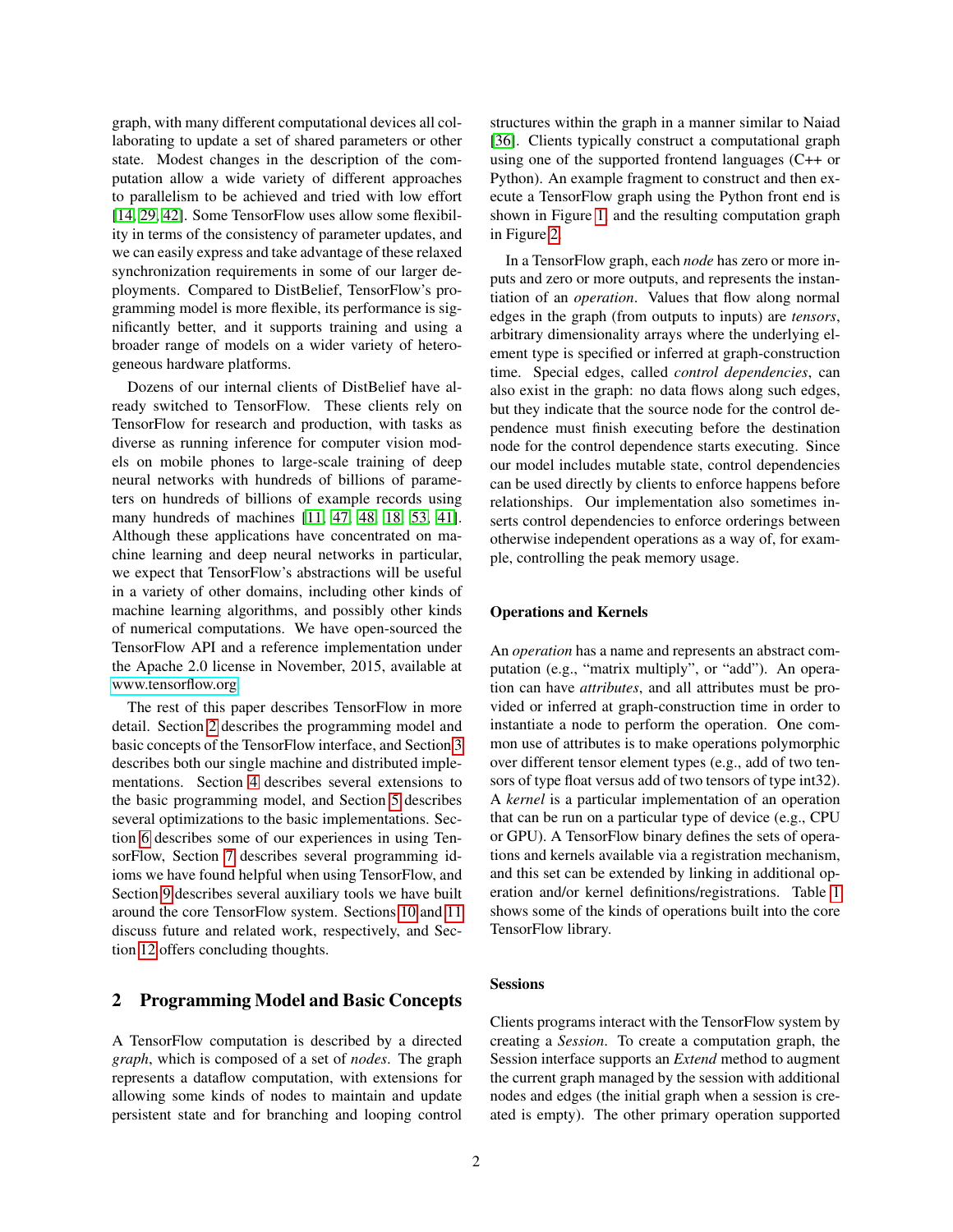```
import tensorflow as tf
b = tf.Variable(tf.zeros([100])) # 100-d vector, init to zeroes
W = tf.Variable(tf.randomថ16cm([784,100],-1,1)) # 784x100 matrix w/rnd valsx = tf.placeholder(name="x") # Placeholder for input
relu = tf.nn.relu(tf.matmul(W, x) + b) # Relu(Wx+b)
C = [\ldots] # Cost computed as a function
                                          # of Relu
s = tf.Session()for step in xrange(0, 10):
 input = ...construct 100-D input array ... # Create 100-d vector for input
 result = s.run(C, feed_dict={x: input}) # Fetch cost, feeding x=input
 print step, result
```
Figure 1: Example TensorFlow code fragment



<span id="page-2-0"></span>Figure 2: Corresponding computation graph for Figure [1](#page-0-0)

| Category                             | <b>Examples</b>                                       |
|--------------------------------------|-------------------------------------------------------|
| Element-wise mathematical operations | Add, Sub, Mul, Div, Exp, Log, Greater, Less, Equal,   |
| Array operations                     | Concat, Slice, Split, Constant, Rank, Shape, Shuffle, |
| Matrix operations                    | MatMul, MatrixInverse, MatrixDeterminant,             |
| Stateful operations                  | Variable, Assign, AssignAdd,                          |
| Neural-net building blocks           | SoftMax, Sigmoid, ReLU, Convolution2D, MaxPool,       |
| Checkpointing operations             | Save, Restore                                         |
| Queue and synchronization operations | Enqueue, Dequeue, MutexAcquire, MutexRelease,         |
| Control flow operations              | Merge, Switch, Enter, Leave, NextIteration            |

<span id="page-2-1"></span>Table 1: Example TensorFlow operation types

by the session interface is *Run*, which takes a set of output names that need to be computed, as well as an optional set of tensors to be fed into the graph in place of certain outputs of nodes. Using the arguments to Run, the TensorFlow implementation can compute the transitive closure of all nodes that must be executed in order to compute the outputs that were requested, and can then

arrange to execute the appropriate nodes in an order that respects their dependencies (as described in more detail in [3.1\)](#page-3-1). Most of our uses of TensorFlow set up a Session with a graph once, and then execute the full graph or a few distinct subgraphs thousands or millions of times via Run calls.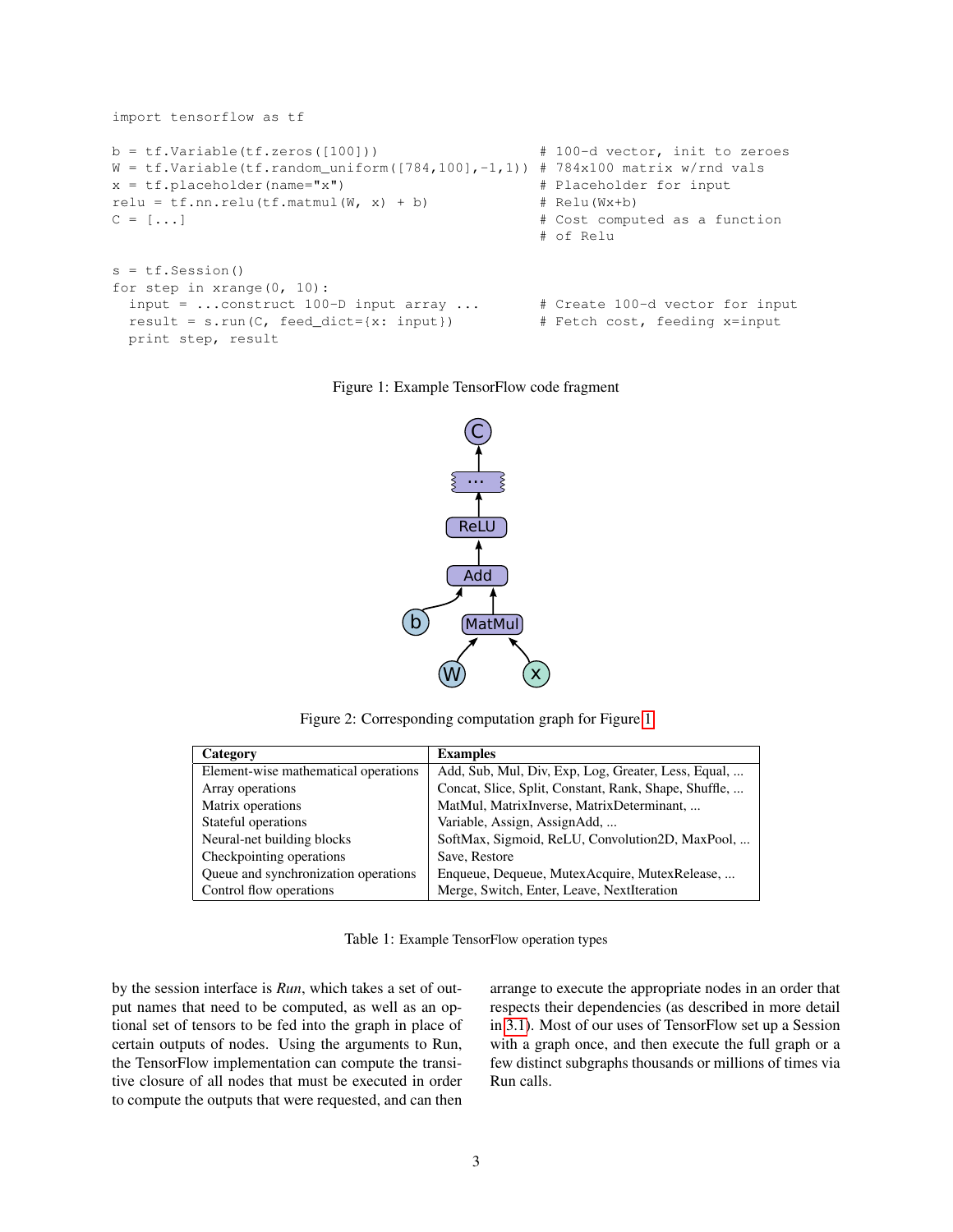#### Variables

In most computations a graph is executed multiple times. Most tensors do not survive past a single execution of the graph. However, a *Variable* is a special kind of operation that returns a handle to a persistent mutable tensor that survives across executions of a graph. Handles to these persistent mutable tensors can be passed to a handful of special operations, such as *Assign* and *AssignAdd* (equivalent to +=) that mutate the referenced tensor. For machine learning applications of TensorFlow, the parameters of the model are typically stored in tensors held in variables, and are updated as part of the *Run* of the training graph for the model.

### <span id="page-3-0"></span>3 Implementation

The main components in a TensorFlow system are the *client*, which uses the Session interface to communicate with the *master*, and one or more *worker processes*, with each worker process responsible for arbitrating access to one or more computational *devices* (such as CPU cores or GPU cards) and for executing graph nodes on those devices as instructed by the master. We have both *local* and *distributed* implementations of the TensorFlow interface. The local implementation is used when the client, the master, and the worker all run on a single machine in the context of a single operating system process (possibly with multiple devices, if for example, the machine has many GPU cards installed). The distributed implementation shares most of the code with the local implementation, but extends it with support for an environment where the client, the master, and the workers can all be in different processes on different machines. In our distributed environment, these different tasks are containers in jobs managed by a cluster scheduling system [\[51\]](#page-18-11). These two different modes are illustrated in Figure [3.](#page-4-0) Most of the rest of this section discusses issues that are common to both implementations, while Section [3.3](#page-5-1) discusses some issues that are particular to the distributed implementation.

#### **Devices**

Devices are the computational heart of TensorFlow. Each worker is responsible for one or more devices, and each device has a device type, and a name. Device names are composed of pieces that identify the device's type, the device's index within the worker, and, in our distributed setting, an identification of the job and task of the worker (or localhost for the case where the devices are local to the process). Example device names are "/job:localhost/device:cpu:0" or "/job:worker/task:17/device:gpu:3". We have implementations of our Device interface for CPUs and GPUs, and new device implementations for other device types can be provided via a registration mechanism. Each device object is responsible for managing allocation and deallocation of device memory, and for arranging for the execution of any kernels that are requested by higher levels in the TensorFlow implementation.

#### **Tensors**

A tensor in our implementation is a typed, multidimensional array. We support a variety of tensor element types, including signed and unsigned integers ranging in size from 8 bits to 64 bits, IEEE float and double types, a complex number type, and a string type (an arbitrary byte array). Backing store of the appropriate size is managed by an allocator that is specific to the device on which the tensor resides. Tensor backing store buffers are reference counted and are deallocated when no references remain.

#### <span id="page-3-1"></span>3.1 Single-Device Execution

Let's first consider the simplest execution scenario: a single worker process with a single device. The nodes of the graph are executed in an order that respects the dependencies between nodes. In particular, we keep track of a count per node of the number of dependencies of that node that have not yet been executed. Once this count drops to zero, the node is eligible for execution and is added to a ready queue. The ready queue is processed in some unspecified order, delegating execution of the kernel for a node to the device object. When a node has finished executing, the counts of all nodes that depend on the completed node are decremented.

#### 3.2 Multi-Device Execution

Once a system has multiple devices, there are two main complications: deciding which device to place the computation for each node in the graph, and then managing the required communication of data across device boundaries implied by these placement decisions. This subsection discusses these two issues.

#### <span id="page-3-2"></span>3.2.1 Node Placement

Given a computation graph, one of the main responsibilities of the TensorFlow implementation is to map the computation onto the set of available devices. A simplified version of this algorithm is presented here. See Section [4.3](#page-6-0) for extensions supported by this algorithm.

One input to the placement algorithm is a cost model, which contains estimates of the sizes (in bytes) of the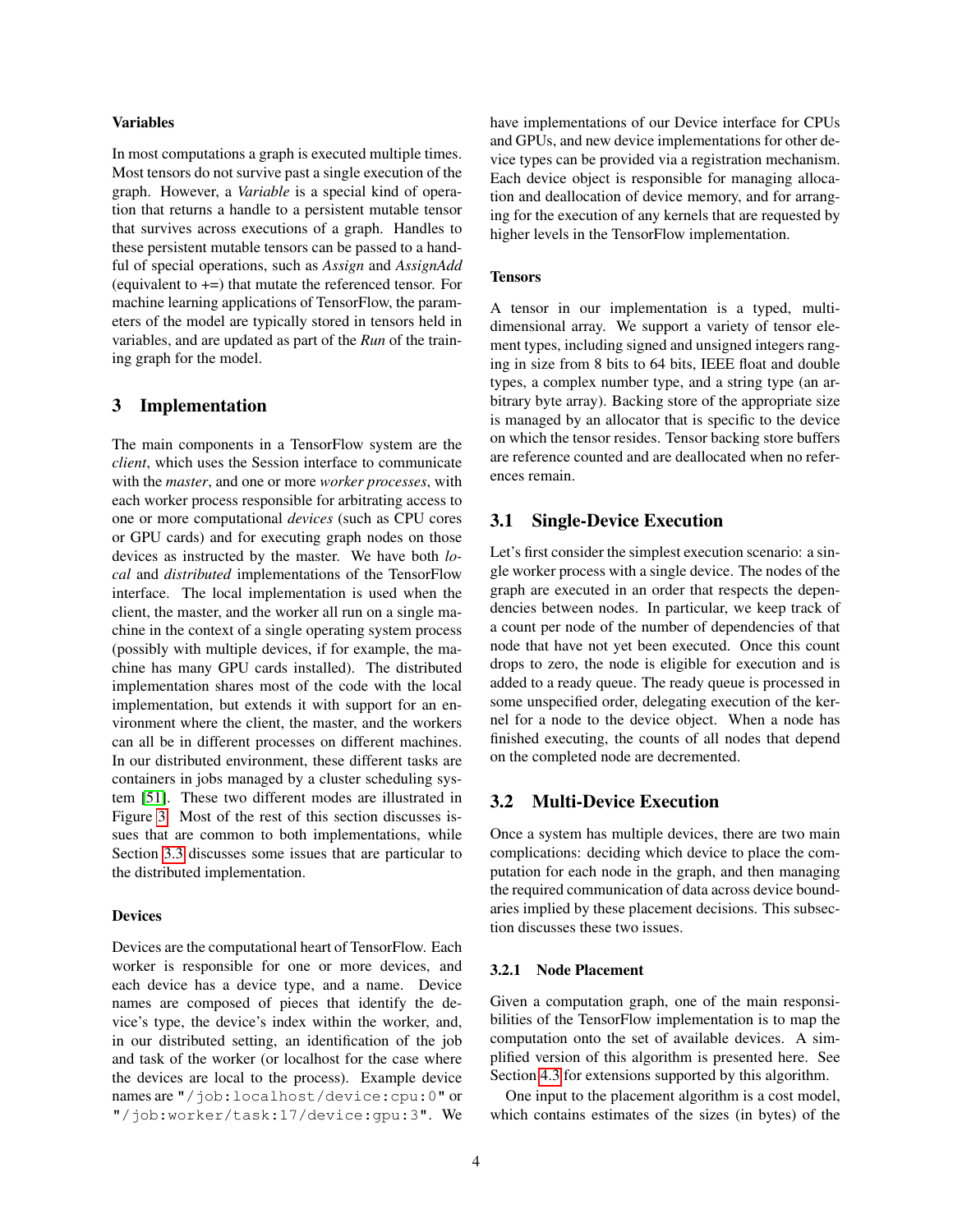

<span id="page-4-0"></span>Figure 3: Single machine and distributed system structure

input and output tensors for each graph node, along with estimates of the computation time required for each node when presented with its input tensors. This cost model is either statically estimated based on heuristics associated with different operation types, or is measured based on an actual set of placement decisions for earlier executions of the graph.

The placement algorithm first runs a simulated execution of the graph. The simulation is described below and ends up picking a device for each node in the graph using greedy heuristics. The node to device placement generated by this simulation is also used as the placement for the real execution.

The placement algorithm starts with the sources of the computation graph, and simulates the activity on each device in the system as it progresses. For each node that is reached in this traversal, the set of feasible devices is considered (a device may not be feasible if the device does not provide a kernel that implements the particular operation). For nodes with multiple feasible devices, the placement algorithm uses a greedy heuristic that examines the effects on the completion time of the node of placing the node on each possible device. This heuristic takes into account the estimated or measured execution time of the operation on that kind of device from the cost model, and also includes the costs of any communication that would be introduced in order to transmit inputs to this node from other devices to the considered device. The device where the node's operation would finish the soonest is selected as the device for that operation, and the placement process then continues onwards to make placement decisions for other nodes in the graph, including downstream nodes that are now ready for their own simulated execution. Section [4.3](#page-6-0) describes some extensions that allow users to provide hints and partial constraints to guide the placement algorithm. The placement algorithm is an area of ongoing development within the system.

#### 3.2.2 Cross-Device Communication

Once the node placement has been computed, the graph is partitioned into a set of subgraphs, one per device. Any cross-device edge from x to y is removed and replaced by an edge from x to a new *Send* node in x's subgraph and an edge from a corresponding *Receive* node to y in y's subgraph. See Figure [4](#page-4-1) for an example of this graph transformation.



<span id="page-4-1"></span>Figure 4: Before & after insertion of Send/Receive nodes

At runtime, the implementations of the Send and Receive nodes coordinate to transfer data across devices. This allows us to isolate all communication inside Send and Receive implementations, which simplifies the rest of the runtime.

When we insert Send and Receive nodes, we canonicalize all users of a particular tensor on a particular device to use a single Receive node, rather than one Receive node per downstream user on a particular device. This ensures that the data for the needed tensor is only transmitted once between a source device  $\rightarrow$  destination device pair, and that memory for the tensor on the destination device is only allocated once, rather than multiple times (e.g., see nodes b and c in Figure [4\)](#page-4-1)

By handling communication in this manner, we also allow the scheduling of individual nodes of the graph on different devices to be decentralized into the workers: the Send and Receive nodes impart the necessary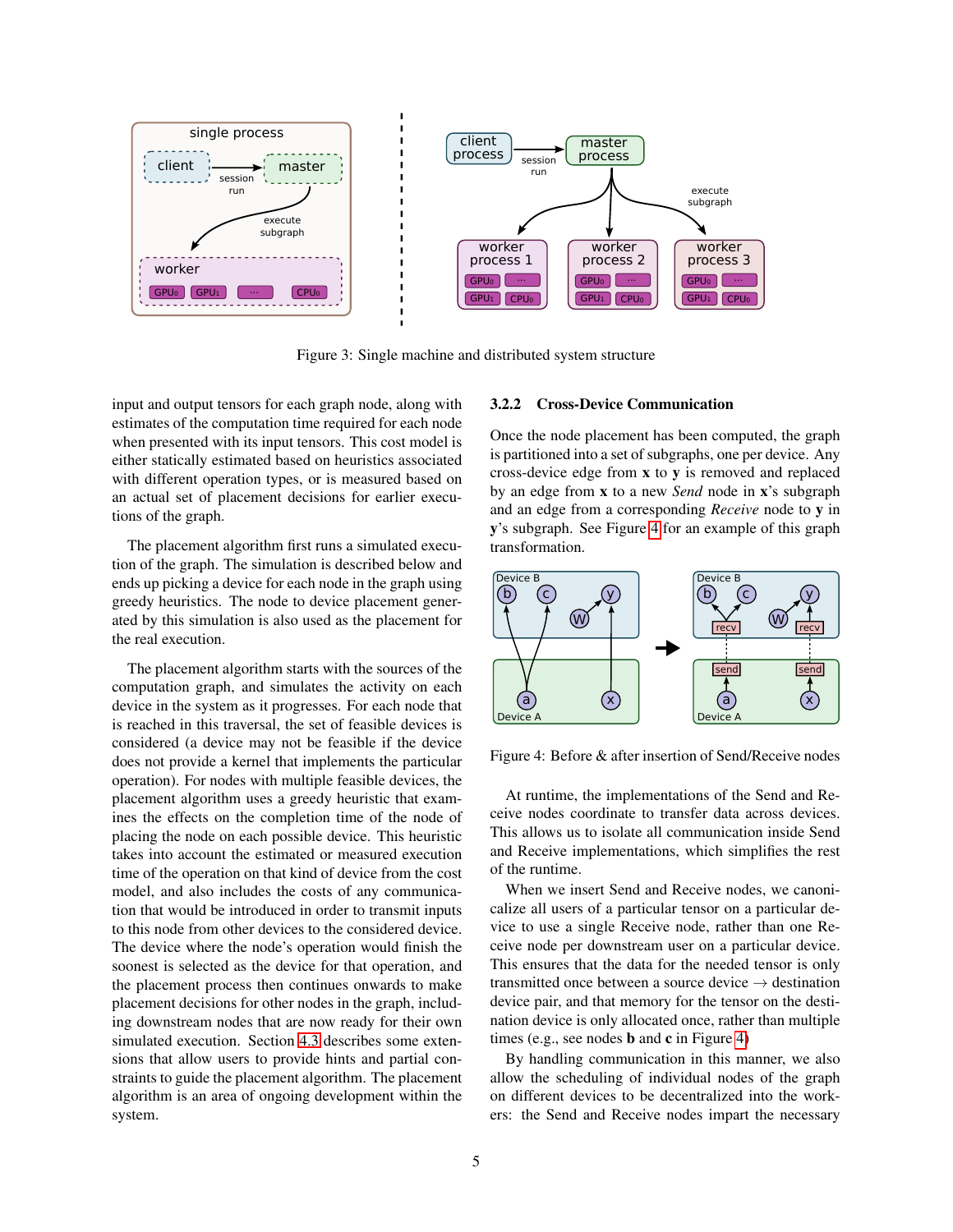synchronization between different workers and devices, and the master only needs to issue a single Run request per graph execution to each worker that has any nodes for the graph, rather than being involved in the scheduling of every node or every cross-device communication. This makes the system much more scalable and allows much finer-granularity node executions than if the scheduling were forced to be done by the master.

## <span id="page-5-1"></span>3.3 Distributed Execution

Distributed execution of a graph is very similar to multidevice execution. After device placement, a subgraph is created per device. Send/Receive node pairs that communicate across worker processes use remote communication mechanisms such as TCP or RDMA to move data across machine boundaries.

#### Fault Tolerance

Failures in a distributed execution can be detected in a variety of places. The main ones we rely on are (a) an error in a communication between a Send and Receive node pair, and (b) periodic health-checks from the master process to every worker process.

When a failure is detected, the entire graph execution is aborted and restarted from scratch. Recall however that Variable nodes refer to tensors that persist across executions of the graph. We support consistent checkpointing and recovery of this state on a restart. In partcular, each Variable node is connected to a Save node. These Save nodes are executed periodically, say once every N iterations, or once every N seconds. When they execute, the contents of the variables are written to persistent storage, e.g., a distributed file system. Similarly each Variable is connected to a Restore node that is only enabled in the first iteration after a restart. See Section [4.2](#page-6-1) for details on how some nodes can only be enabled on some executions of the graph.

### <span id="page-5-0"></span>4 Extensions

In this section we describe several more advanced features of the basic programming model that was introduced in Section [2.](#page-1-0)

#### 4.1 Gradient Computation

Many optimization algorithms, including common machine learning training algorithms like stochastic gradient descent [\[45\]](#page-18-12), compute the gradient of a cost function with respect to a set of inputs. Because this is such a



<span id="page-5-2"></span>Figure 5: Gradients computed for graph in Figure [2](#page-2-0)

common need, TensorFlow has built-in support for automatic gradient computation. If a tensor  $C$  in a TensorFlow graph depends, perhaps through a complex subgraph of operations, on some set of tensors  $\{X_k\}$ , then there is a built-in function that will return the tensors  ${dC/dX_k}$ . Gradient tensors are computed, like other tensors, by extending the TensorFlow graph, using the following procedure.

When TensorFlow needs to compute the gradient of a tensor  $C$  with respect to some tensor  $I$  on which  $C$ depends, it first finds the path in the computation graph from  $I$  to  $C$ . Then it backtracks from  $C$  to  $I$ , and for each operation on the backward path it adds a node to the TensorFlow graph, composing the partial gradients along the backwards path using the chain rule. The newly added node computes the "gradient function" for the corresponding operation in the forward path. A gradient function may be registered by any operation. This function takes as input not only the partial gradients computed already along the backward path, but also, optionally, the inputs and outputs of the forward operation. Figure [5](#page-5-2) shows gradients for a cost computed from the example of Figure [2.](#page-2-0) Grey arrows show potential inputs to gradient functions that are not used for the particular operations shown. The addition needed to Figure [1](#page-0-0) to compute these gradients is:

```
[db, dW, dx] = tf. gradients(C, [b, W, x])
```
In general an operation may have multiple outputs, and C may only depend on some of them. If, for example, operation O has two outputs  $y_1$  and  $y_2$ , and C only depends on  $y_2$ , then the first input to O's gradient function is set to 0 since  $dC/dy_1 = 0$ .

Automatic gradient computation complicates optimization, particularly of memory usage. When executing "forward" computation subgraphs, i.e., those that are explicitly constructed by the user, a sensible heuristic breaks ties when deciding which node to execute next by observing the order in which the graph was constructed.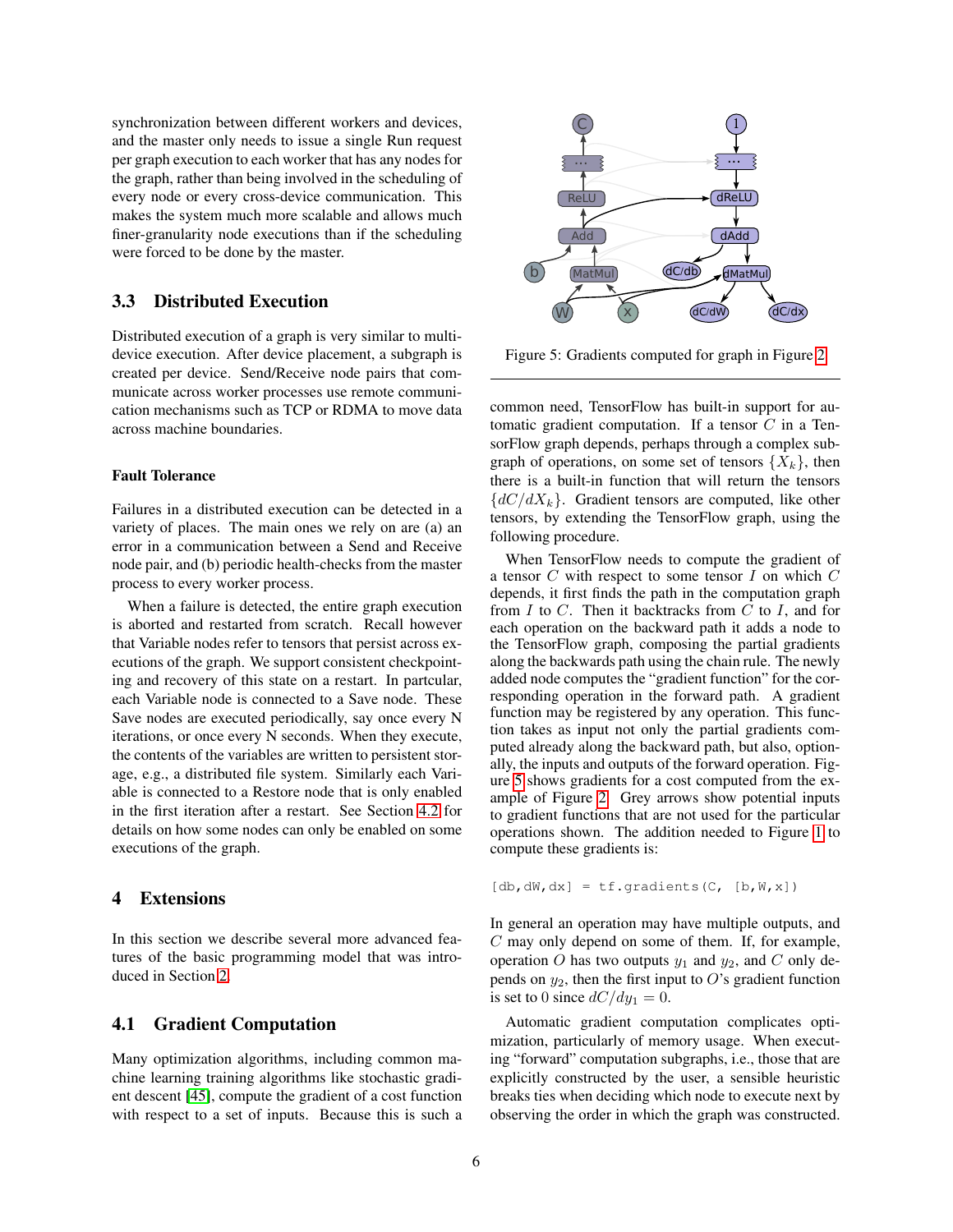This generally means that temporary outputs are consumed soon after being constructed, so their memory can be reused quickly. When the heuristic is ineffective, the user can change the order of graph construction, or add control dependencies as described in Section [5.](#page-8-0) When gradient nodes are automatically added to the graph, the user has less control, and the heuristics may break down. In particular, because gradients reverse the forward computation order, tensors that are used early in a graph's execution are frequently needed again near the end of a gradient computation. Such tensors can hold on to a lot of scarce GPU memory and unnecessarily limit the size of computations. We are actively working on improvements to memory management to deal better with such cases. Options include using more sophisticated heuristics to determine the order of graph execution, recomputing tensors instead of retaining them in memory, and swapping out long-lived tensors from GPU memory to more plentiful host CPU memory. putation order, tensors that are used early in a graph's and the constrained or the computation. Such tensors are hold on to a lot of scarce GPU memory and unnecessarily jumit the size<br>
of scarce GPU memory and unnecessar

### <span id="page-6-1"></span>4.2 Partial Execution

Often a client wants to execute just a subgraph of the entire execution graph. To support this, once the client has set up a computation graph in a Session, our Run method allows them to execute an arbitrary subgraph of the whole graph, and to inject arbitrary data along any edge in the graph, and to retrieve data flowing along any edge in the graph.

Each node in the graph has a name, and each output of a node is identified by the source node name and the output port from the node, numbered from 0 (e.g., "bar:0" refers to the 1st output of the "bar" node, while "bar:1" refers to the 2nd output).

Two arguments to the Run call help define the exact subgraph of the computation graph that will be executed. First, the Run call accepts inputs, an optional mapping of name:port names to "fed" tensors values. Second, the Run call accepts output names, a list of output name[:port] specifications indicating which nodes should be executed, and, if the port portion is present in a name, that that particular output tensor value for the node should be returned to the client if the Run call completes successfully.

The graph is transformed based on the values of inputs and outputs. Each node:port specified in inputs is replaced with a feed node, which will pick up the provided input tensor from specially-initialized entries in a Rendezvous object used for the Run call. Similarly, each output name with a port is connected to a special fetch node that arranges to save the output tensor and return it to the client when the Run call is complete. Finally, once



<span id="page-6-2"></span>Figure 6: Before and after graph transformation for partial execution

special feed and fetch nodes, the set of nodes to execute can be determined by starting at each of the nodes named by any output and working backwards in the graph using the graph dependencies to determine the full set of nodes that must be executed in the rewritten graph in order to compute the outputs. Figure [6](#page-6-2) shows an original graph on the left, and the transformed graph that results when Run is invoked with inputs== $\{b\}$  and outputs== $\{f:0\}$ . Since we only need to compute the output of node f, we will not execute nodes **d** and **e**, since they have no contribution to the output of f.

## <span id="page-6-0"></span>4.3 Device Constraints

TensorFlow clients can control the placement of nodes on devices by providing partial constraints for a node about which devices it can execute on. For example, *"only place this node on a device of type GPU"*, or *"this node can be placed on any device in* /job:worker/task:17*"*, or *"Colocate this node with the node named* variable13*"*. Within the confines of these constraints, the placement algorithm is responsible for choosing an assignment of nodes to devices that provides fast execution of the computation and also satisfies various constraints imposed by the devices themselves, such as limiting the total amount of memory needed on a device in order to execute its subset of graph nodes.

Supporting such constraints requires changes to the placement algorithm described in Section [3.2.1.](#page-3-2) We first compute the feasible set of devices for each node, and then use union-find on the graph of colocation constraints to compute the graph components that must be placed together. For each such component, we compute the intersection of the feasible device sets. The computed feasible device set per node fits easily into the placement algorithm's simulator.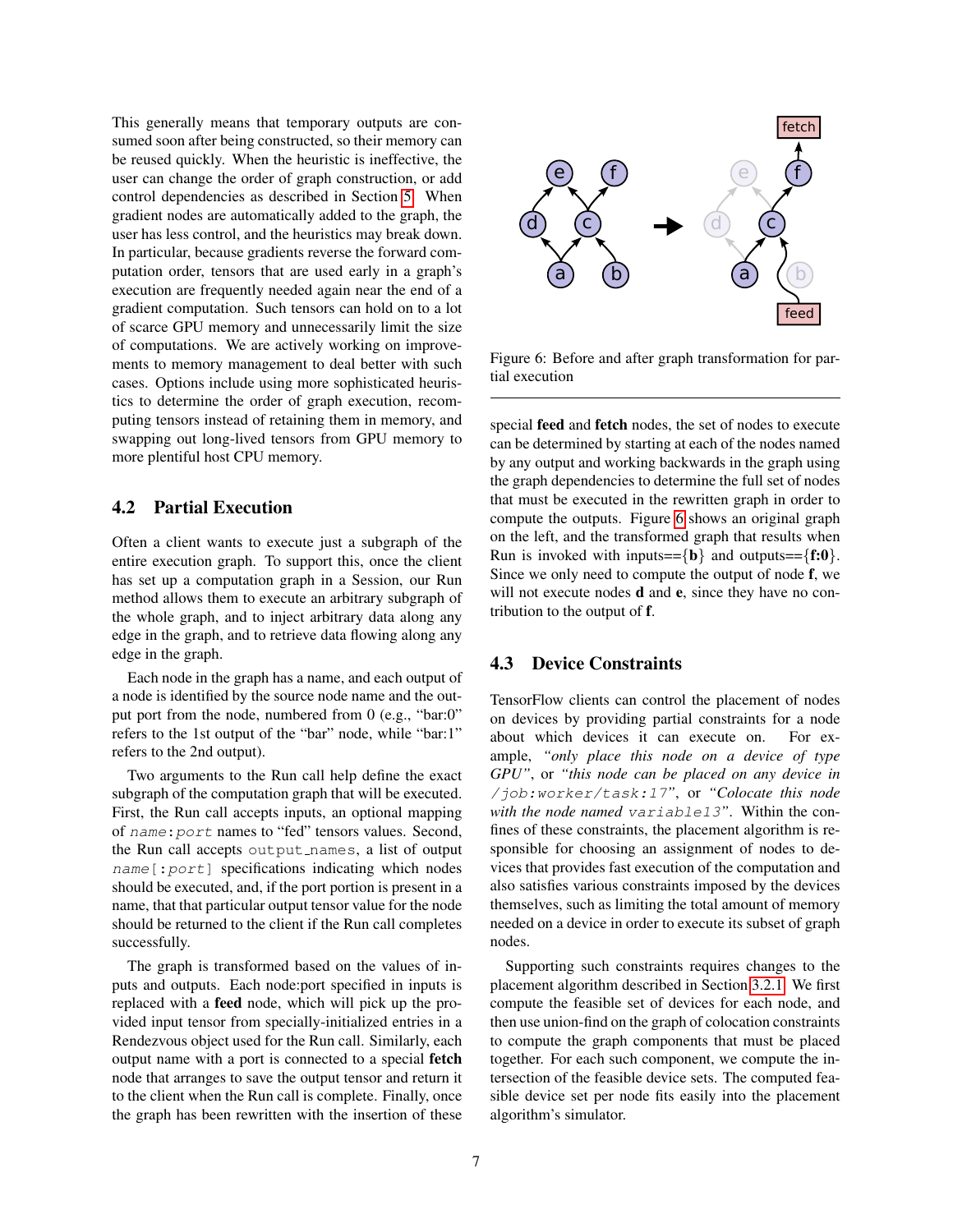### 4.4 Control Flow

Although dataflow graphs without any explicit control flow are quite expressive, we have observed a number of cases where supporting conditionals and loops can lead to more concise and efficient representations of machine learning algorithms.

Much as in the dataflow-machine approach described by Arvind [\[3\]](#page-16-6), we introduce a small set of primitive control flow operators into TensorFlow and generalize TensorFlow to handle cyclic dataflow graphs. The *Switch* and *Merge* operators allow us to skip the execution of an entire subgraph based on the value of a boolean tensor. The *Enter*, *Leave*, and *NextIteration* operators allow us to express iteration. High-level programming constructs such as if-conditionals and while-loops can be easily compiled into dataflow graphs with these control flow operators.

The TensorFlow runtime implements a notion of tags and frames conceptually similar to the MIT Tagged-Token machine [\[4\]](#page-16-7). Each iteration of a loop is uniquely identified by a tag, and its execution state is represented by a frame. An input can enter an iteration whenever it becomes available; thus, multiple iterations can be executed concurrently.

TensorFlow uses a distributed coordination mechanism to execute graphs with control flow. In general, a loop can contain nodes that are assigned to many different devices. Therefore, managing the state of a loop becomes a problem of distributed termination detection. TensorFlow's solution is based on graph rewriting. During the graph partitioning, we automatically add control nodes to each partition. These nodes implement a small state machine that orchestrates the start and termination of each iteration, and decides the termination of the loop. For each iteration, the device that owns the loop termination predicate sends a tiny control message to every participating device.

As explained above, we often train machine learning models by gradient descent, and represent gradient computations as part of dataflow graphs. When a model includes control-flow operations, we must account for them in the corresponding gradient computation. For example, the gradient computation for a model with an ifconditional will need to know which branch of the conditional was taken, then apply the gradient logic to this branch. Similarly, the gradient computation for a model with a while-loop will need to know how many iterations were taken, and will also rely on the intermediate values computed during those iterations. The basic technique is to rewrite the graph so to memorize the values needed for the gradient computation. We omit the somewhat intricate details of this encoding.

### 4.5 Input Operations

Although input data can be provided to a computation via feed nodes, another common mechanism used for training large-scale machine learning models is to have special input operation nodes in the graph, which are typically configured with a set of filenames and which yield a tensor containing one or more examples from the data stored in that set of files each time they are executed. This allows data to be read directly from the underlying storage system into the memory of the machine that will perform subsequent processing on the data. In configurations where the client process is separate from the worker process, if the data were fed, it typically would require an extra network hop (from the storage system to the client and then from the client to the worker vs. directly from the storage system to ther worker when using an input node).

#### 4.6 Queues

Queues are a useful feature that we have added to TensorFlow. They allow different portions of the graph to execute asynchronously, possibly at different candences, and to hand off data through Enqueue and Dequeue operations. Enqueue operations can block until space becomes available in the queue, and Dequeue operations can block until a desired minimum number of elements are available in the queue. One use of queues is to allow input data to be prefetched from disk files while a previous batch of data is still being processed by the computational portion of a machine learning model. They can also be used for other kinds of grouping, including accumulating many gradients in order to compute some more complex combination of gradients over a larger batch, or to group different input sentences for recurrent language models into bins of sentences that are approximately the same length, which can then be processed more efficiently.

In addition to normal FIFO queues, we have also implemented a shuffling queue, which randomly shuffles its elements within a large in-memory buffer. This shuffling functionality is useful for machine learning algorithms that want to randomize the order in which they process examples, for example.

#### 4.7 Containers

A *Container* is the mechanism within TensorFlow for managing longer-lived mutable state. The backing store for a *Variable* lives in a container. The default container is one that persists until the process terminates, but we also allow other named containers. A container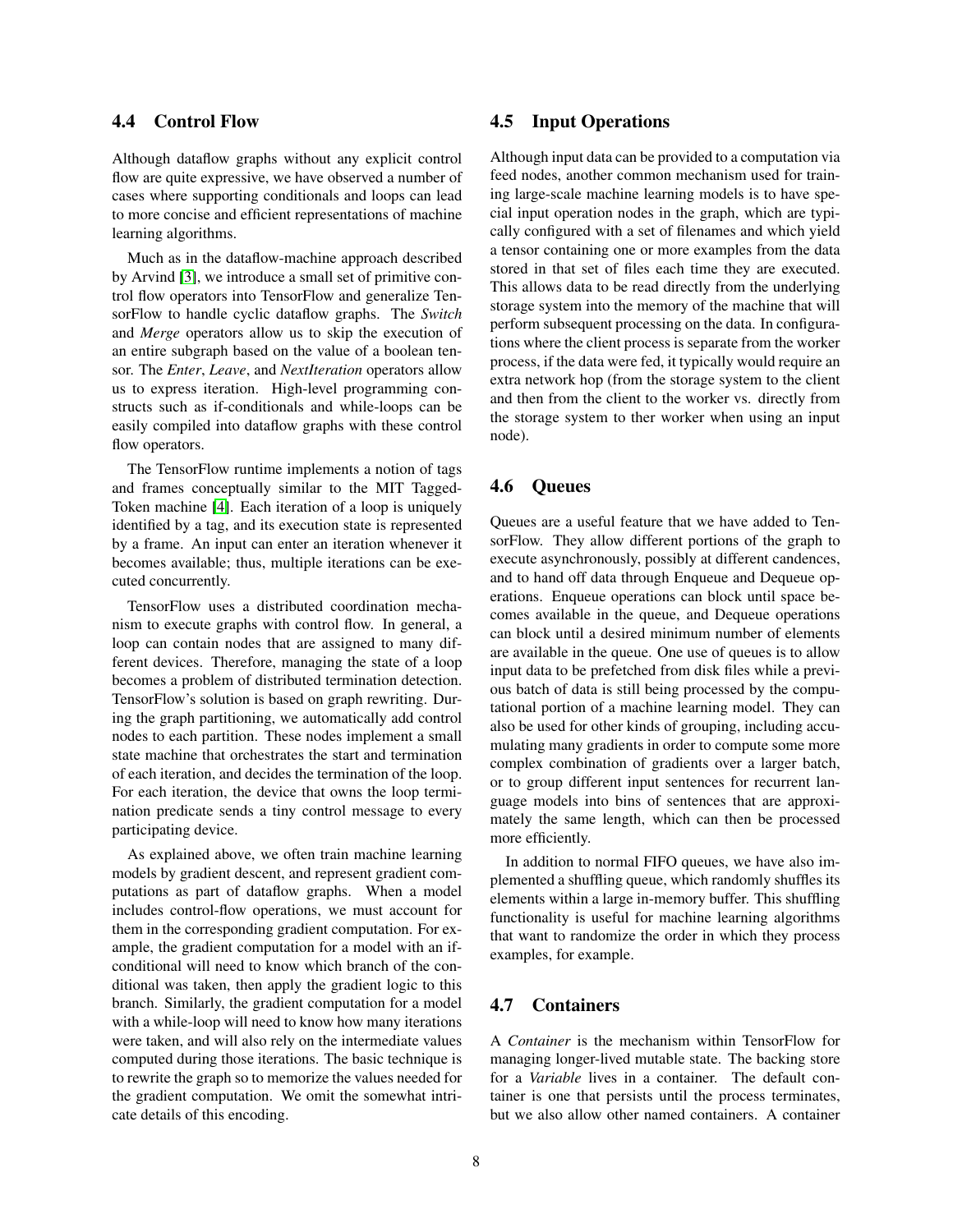can be reset by clearing it of its contents entirely. Using containers, it is possible to share state even across completely disjoint computation graphs associated with different Sessions.

### <span id="page-8-0"></span>5 Optimizations

In this section, we describe some of the optimizations in the TensorFlow implementation that improve performance or resource usage of the system.

#### 5.1 Common Subexpression Elimination

Since the construction of computation graphs is often done by many different layers of abstractions in the client code, computation graphs can easily end up with redundant copies of the same computation. To handle this, we have implemented a common subexpression pass similar to the algorithm described by Click [\[12\]](#page-16-8) that runs over the computation graph and canonicalizes multiple copies of operations with identical inputs and operation types to just a single one of these nodes, and redirects graph edges appropriately to reflect this canonicalization.

## 5.2 Controlling Data Communication and Memory Usage

Careful scheduling of TensorFlow operations can result in better performance of the system, in particular with respect to data transfers and memory usage. Specifically, scheduling can reduce the time window during which intermediate results need to be kept in memory in between operations and hence the peak memory consumption. This reduction is particularly important for GPU devices where memory is scarce. Furthermore, orchestrating the communication of data across devices can reduce contention for network resources.

While there are many opportunities for scheduling optimizations, here we focus on one that we found particularly necessary and effective. It concerns the scheduling of Receive nodes for reading remote values. If no precautions are taken, these nodes may start much earlier than necessary, possibly all at once when execution starts. By performing an as-soon-as-possible/as-late-aspossible (ASAP/ALAP) calculation, of the kind common in operations research, we analyze the critical paths of graphs, in order to estimate when to start the Receive nodes. We then insert control edges with the aim of delaying the start of these nodes until just before their results are needed.

#### 5.3 Asynchronous Kernels

In addition to normal synchronous kernels that complete their execution at the end of the Compute method, our framework also supports non-blocking kernels. Such non-blocking kernels use a slightly different interface whereby the Compute method is passed a continuation that should be invoked when the kernel's execution is complete. This is an optimization for environments where having many active threads is relatively expensive in terms of memory usage or other resources, and allows us to avoid tying up an execution thread for unbounded periods of time while waiting for I/O or other events to occur. Examples of asynchronous kernels include the Receive kernel, and the Enqueue and Dequeue kernels (which might need to block if queue space is not available or if no data is available to be read, respectively).

## 5.4 Optimized Libraries for Kernel Implementations

We often make use of pre-existing highly-optimized numerical libraries to implement kernels for some operations. For example, there are a number of optimized libraries for performing matrix multiplies on different devices, including BLAS [\[15\]](#page-17-12) and cuBLAS [\[39\]](#page-18-13), or GPU libraries for convolutional kernels for deep neural nets such as cuda-convnet [\[28\]](#page-17-13) and cuDNN [\[9\]](#page-16-9). Many of our kernel implementations are relatively thin wrappers around such optimized libraries.

We make fairly extensive use of the open-source Eigen linear algebra library [\[25\]](#page-17-14) for many of the kernel implementations in the system. As one part of the development of TensorFlow, our team (primarily Benoit Steiner) has extended the open source Eigen library with support for arbitrary dimensionality tensor operations.

#### 5.5 Lossy Compression

Some machine learning algorithms, including those typically used for training neural networks, are tolerant of noise and reduced precision arithmetic. In a manner similar to the DistBelief system [\[14\]](#page-16-1), we often use lossy compression of higher precision internal representations when sending data between devices (sometimes within the same machine but especially across machine boundaries). For example, we often insert special conversion nodes that convert 32-bit floating point representations into a 16-bit floating point representation (not the proposed IEEE 16-bit floating point standard, but rather just a 32-bit IEEE 794 float format, but with 16 bits less precision in the mantissa), and then convert back to a 32 bit representation on the other side of the communication channel (by just filling in zeroes for the lost portion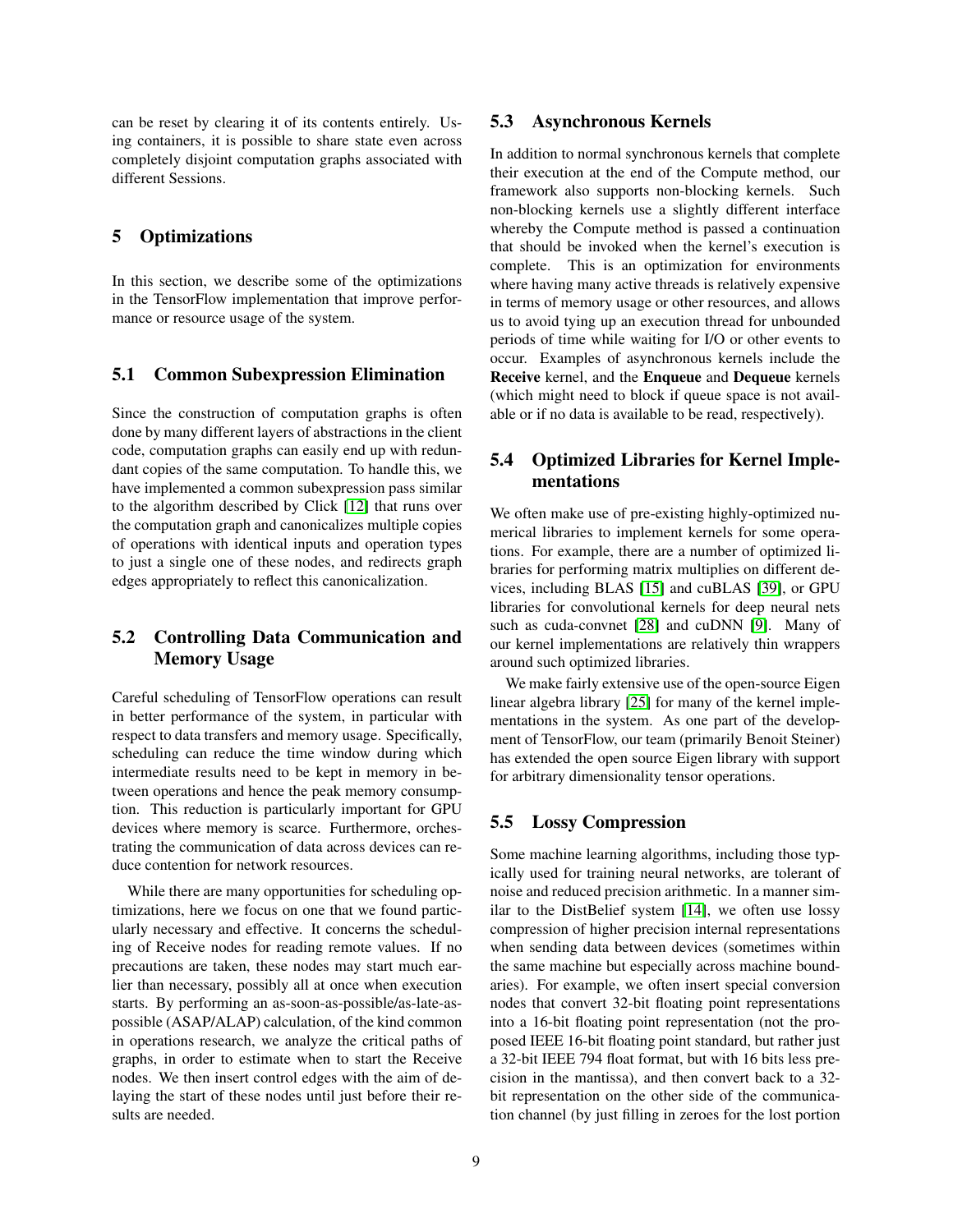of the mantissa, since that's less computationally expensive than doing the mathematically correct probabilistic rounding when doing this  $32 \rightarrow 16 \rightarrow 32$ -bit conversion).

### <span id="page-9-0"></span>6 Status and Experience

The TensorFlow interface and a reference implementation have been open sourced under an Apache 2.0 license, and the system is available for download at [www.tensorflow.org.](www.tensorflow.org) The system includes detailed documentation, a number of tutorials, and a number of examples demonstrating how to use the system for a variety of different machine learning tasks. The examples include models for classifying hand-written digits from the MNIST dataset (the "hello world" of machine learning algorithms) [\[32\]](#page-17-15), classifying images from the CIFAR-10 dataset [\[30\]](#page-17-16), doing language modeling using a recurrent LSTM [\[22\]](#page-17-17) network, training word embedding vectors [\[35\]](#page-17-1) and more.

The system includes front-ends for specifying Tensor-Flow computations in Python and C++, and we expect other front-ends to be added over time in response to the desires of both internal Google users and the broader open-source community.

We have quite a few machine learning models in our previous DistBelief system [\[14\]](#page-16-1) that we have migrated over to TensorFlow. The rest of this section discusses some lessons we have learned that are generalizable for any such migration of machine learning models from one system to another, and therefore may be valuable to others.

In particular, we focus on our lessons from porting a state-of-the-art convolutional neural network for image recognition termed *Inception* [\[23\]](#page-17-18). This image recognition system classifies  $224 \times 224$  pixel images into one of 1000 labels (e.g., "cheetah", "garbage truck", etc.). Such a model comprises 13.6 million learnable parameters and 36,000 operations when expressed as a Tensor-Flow graph. Running inference on a single image requires 2 billion multiply-add operations.

After building all necessary mathematical operations in TensorFlow, assembling and debugging all 36,000 operations into the correct graph structure proved challenging. Validating correctness is a difficult enterprise because the system is inherently stochastic and only intended to behave in a certain way in expectation — potentially after hours of computation. Given these circumstances, we found the following strategies critical for porting the Inception model to TensorFlow:

1. *Build tools to gain insight into the exact number of parameters in a given model.* Such tools demonstrated subtle flaws in a complex network architecture specification. In particular we were able to identify operations and variables instantiated incorrectly due to automatic broadcasting in a mathematical operation across a dimension.

- 2. *Start small and scale up.* The first convolutional neural network that we ported from our previous system was a small network employed on the CIFAR-10 data set [\[30\]](#page-17-16). Debugging such a network elucidated subtle edge cases in individual operations (e.g., max-pooling) within the machine learning system that would have been practically indecipherable in more complex models.
- 3. *Always ensure that the objective (loss function) matches between machine learning systems when learning is turned off.* Setting the learning rate to be zero helped us identify unexpected behavior in how we had randomly initialized variables in a model. Such an error would have been difficult to identify in a dynamic, training network.
- 4. *Make a single machine implementation match before debugging a distributed implementation.* This strategy helped us delineate and debug discrepancies in training performance between machine learning system. In particular, we identified bugs due to race conditions and non-atomic operations incorrectly assumed to be atomic.
- 5. *Guard against numerical errors.* Numerical libraries are inconsistent in how they handle nonfinite floating point values. Convolutional neural networks are particularly susceptible to numerical instability and will tend to diverge quite regularly during experimentation and debugging phases. Guarding against this behavior by checking for nonfinite floating point values allows one to detect errors in real time as opposed to identifying divergent behavior post-hoc.
- 6. *Analyze pieces of a network and understand the magnitude of numerical error.* Running subsections of a neural network in parallel on two machine learning systems provides a precise method to ensure that a numerical algorithm is identical across two systems. Given that such algorithms run with floating point precision, it is important to predict and understand the magnitude of expected numerical error in order to judge whether a given component is correctly implemented (e.g., distinguishing between *"within 1e-2, great!"* and *"within 1e-2: why is it so incorrect?!"*).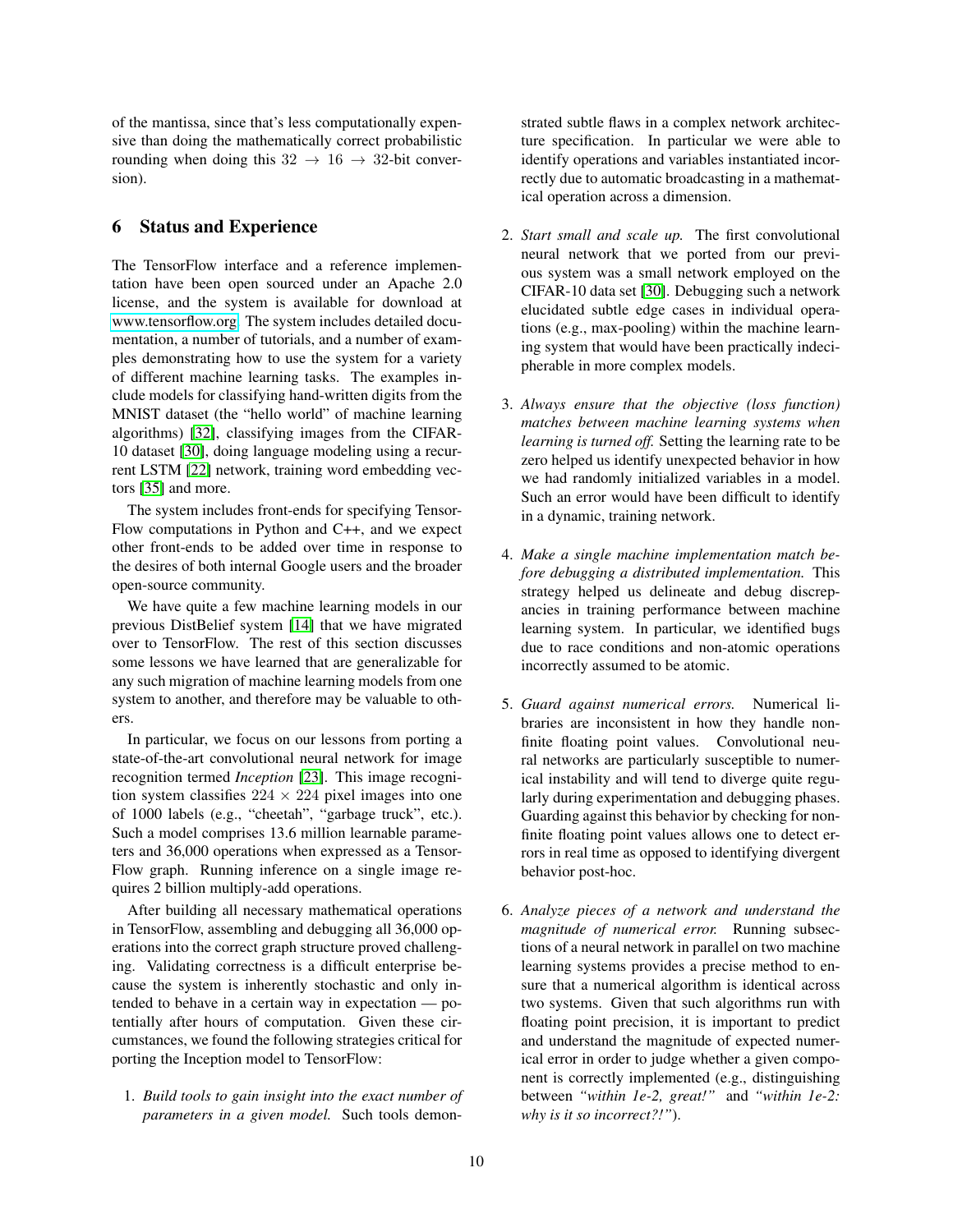

<span id="page-10-1"></span>Figure 7: Synchronous and asynchronous data parallel training

Validating complex mathematical operations in the presence of an inherently stochastic system is quite challenging. The strategies outlined above proved invaluable in gaining confidence in the system and ultimately in instantiating the Inception model in TensorFlow. The end result of these efforts resulted in a 6-fold speed improvement in training time versus our existing DistBelief implementation of the model and such speed gains proved indispensable in training a new class of larger-scale image recognition models.

## <span id="page-10-0"></span>7 Common Programming Idioms

TensorFlow's basic dataflow graph model can be used in a variety of ways for machine learning applications. One domain we care about is speeding up training of computationally intensive neural network models on large datasets. This section describes several techniques that we and others have developed in order to accomplish this, and illustrates how to use TensorFlow to realize these various approaches.

The approaches in this subsection assume that the model is being trained using stochastic gradient descent (SGD) with relatively modest-sized mini-batches of 100 to 1000 examples.

#### Data Parallel Training

One simple technique for speeding up SGD is to parallelize the computation of the gradient for a mini-batch across mini-batch elements. For example, if we are using a mini-batch size of 1000 elements, we can use 10 replicas of the model to each compute the gradient for 100 elements, and then combine the gradients and apply updates to the parameters synchronously, in order to behave exactly as if we were running the sequential SGD algorithm with a batch size of 1000 elements. In this case, the TensorFlow graph simply has many replicas of the portion of the graph that does the bulk of the model computation, and a single client thread drives the entire training loop for this large graph. This is illustrated in the top portion of Figure [7.](#page-10-1)

This approach can also be made asynchronous, where the TensorFlow graph has many replicas of the portion of the graph that does the bulk of the model computation, and each one of these replicas also applies the parameter updates to the model parameters asynchronously. In this configuration, there is one client thread for each of the graph replicas. This is illustrated in the bottom portion of Figure [7.](#page-10-1) This asynchronous approach was also described in [\[14\]](#page-16-1).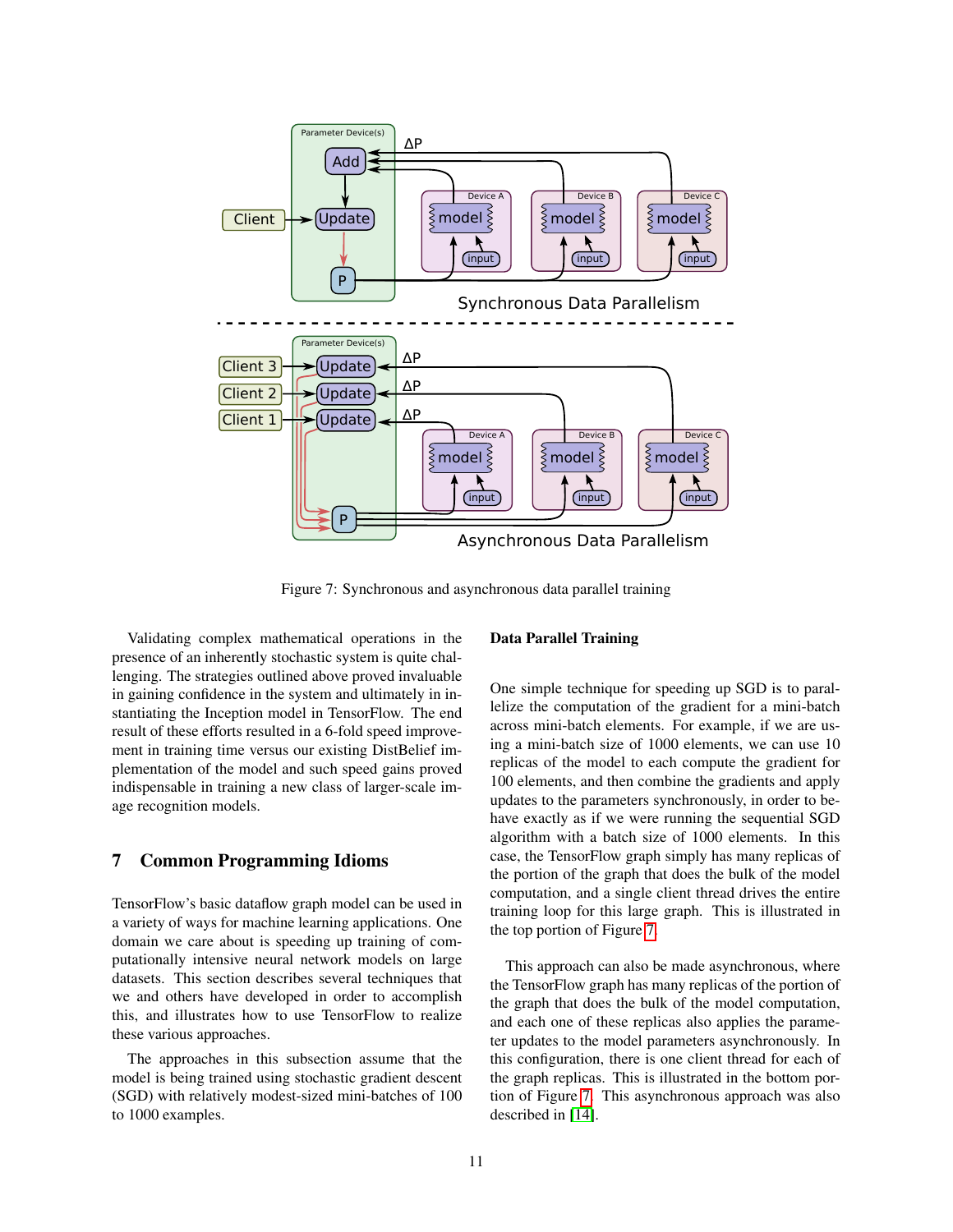

<span id="page-11-1"></span>Figure 8: Model parallel training



<span id="page-11-2"></span>Figure 9: Concurrent steps

#### Model Parallel Training

Model parallel training, where different portions of the model computation are done on different computational devices simultaneously for the same batch of examples, is also easy to express in TensorFlow. Figure [8](#page-11-1) shows an example of a recurrent, deep LSTM model used for sequence to sequence learning (see [\[47\]](#page-18-3)), parallelized across three different devices.

#### Concurrent Steps for Model Computation Pipelining

Another common way to get better utilization for training deep neural networks is to pipeline the computation of the model within the same devices, by running a small number of concurrent steps within the same set of devices. This is shown in Figure [9.](#page-11-2) It is somewhat similar to asynchronous data parallelism, except that the parallelism occurs within the same device(s), rather than replicating the computation graph on different devices. This allows "filling in the gaps" where computation of a single batch of examples might not be able to fully utilize the full parallelism on all devices at all times during a single step.

## 8 Performance

*A future version of this white paper will have a comprehensive performance evaluation section of both the single machine and distributed implementations.*

### <span id="page-11-0"></span>9 Tools

This section describes some tools we have developed that sit alongside the core TensorFlow graph execution engine.

## 9.1 TensorBoard: Visualization of graph structures and summary statistics

In order to help users understand the structure of their computation graphs and also to understand the overall behavior of machine learning models, we have built TensorBoard, a companion visualization tool for TensorFlow that is included in the open source release.

#### Visualization of Computation Graphs

Many of the computation graphs for deep neural networks can be quite complex. For example, the computation graph for training a model similar to Google's Inception model [\[48\]](#page-18-1), a deep convolutional neural net that had the best classification performance in the ImageNet 2014 contest, has over 36,000 nodes in its TensorFlow computation graph, and some deep recurrent LSTM models for language modeling have more than 15,000 nodes.

Due to the size and topology of these graphs, naive visualization techniques often produce cluttered and overwhelming diagrams. To help users see the underlying organization of the graphs, the algorithms in Tensor-Board collapse nodes into high-level blocks, highlighting groups with identical structures. The system also separates out high-degree nodes, which often serve bookkeeping functions, into a separate area of the screen. Doing so reduces visual clutter and focuses attention on the core sections of the computation graph.

The entire visualization is interactive: users can pan, zoom, and expand grouped nodes to drill down for details. An example of the visualization for the graph of a deep convolutional image model is shown in Figure [10.](#page-12-0)

#### Visualization of Summary Data

When training machine learning models, users often want to be able to examine the state of various aspects of the model, and how this state changes over time. To this end, TensorFlow supports a collection of different Summary operations that can be inserted into the graph,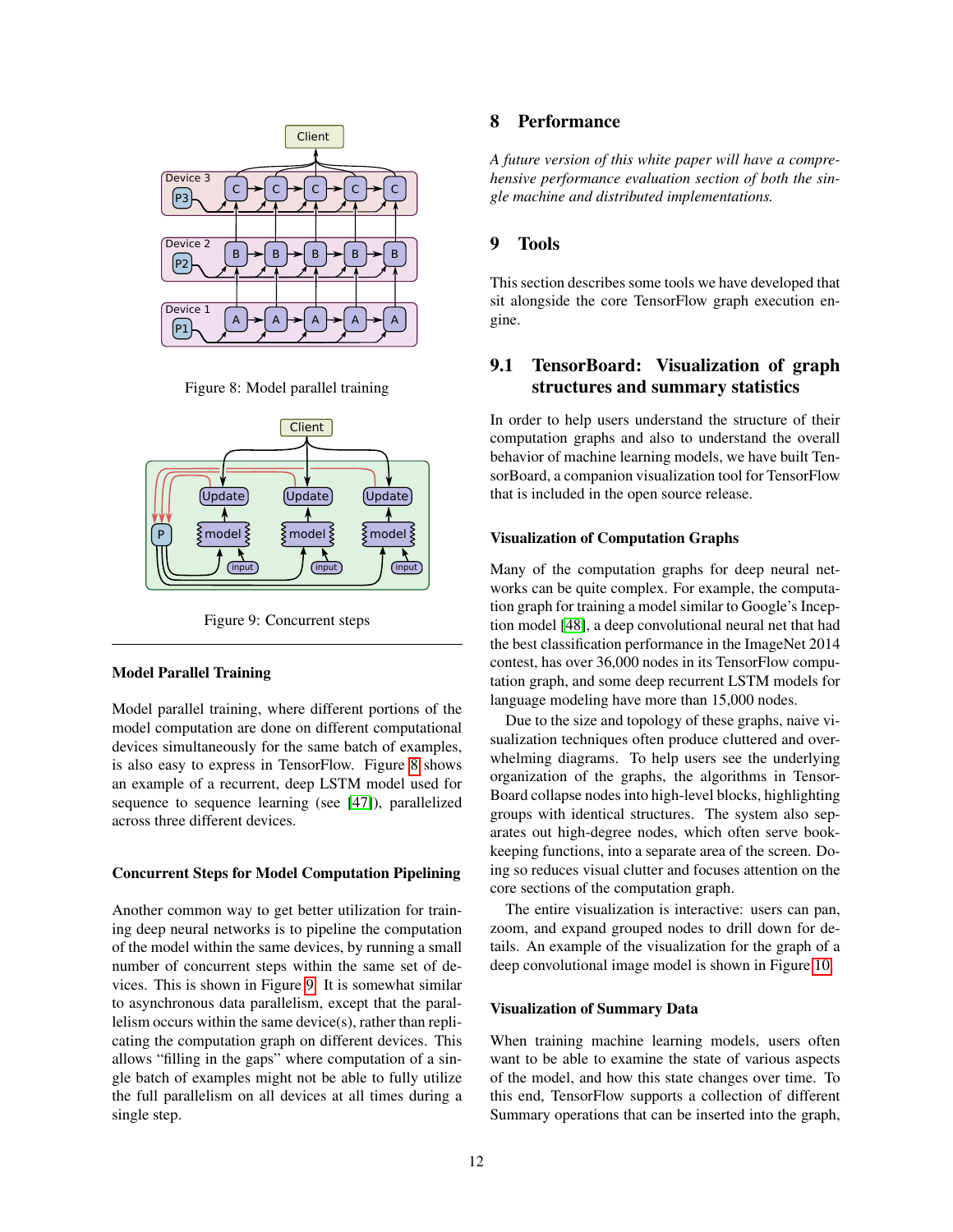

<span id="page-12-0"></span>Figure 10: TensorBoard graph visualization of a convolutional neural network model



<span id="page-12-1"></span>Figure 11: TensorBoard graphical display of model summary statistics time series data

including scalar summaries (e.g., for examining overall properties of the model, such as the value of the loss function averaged across a collection of examples, or the time taken to execute the computation graph), histogrambased summaries (e.g., the distribution of weight values in a neural network layer), or image-based summaries (e.g., a visualization of the filter weights learned in a convolutional neural network). Typically computation graphs are set up so that Summary nodes are included to monitor various interesting values, and every so often during execution of the training graph, the set of summary nodes are also executed, in addition to the normal set of nodes that are executed, and the client driver program writes the summary data to a log file associated with the model training. The TensorBoard program is then configured to watch this log file for new summary records, and can display this summary information and how it changes over time (with the ability to select the measurement of "time" to be relative wall time since the beginning of the execution of the TensorFlow program, absolute time, or "steps", a numeric measure of the number of graph executions that have occurred since the beginning of execution of the TensorFlow program). A screen shot of the visualization of summary values in TensorBoard is shown in Figure [11.](#page-12-1)

### 9.2 Performance Tracing

We also have an internal tool called EEG (not included in the initial open source release in November, 2015) that we use to collect and visualize very fine-grained information about the exact ordering and performance character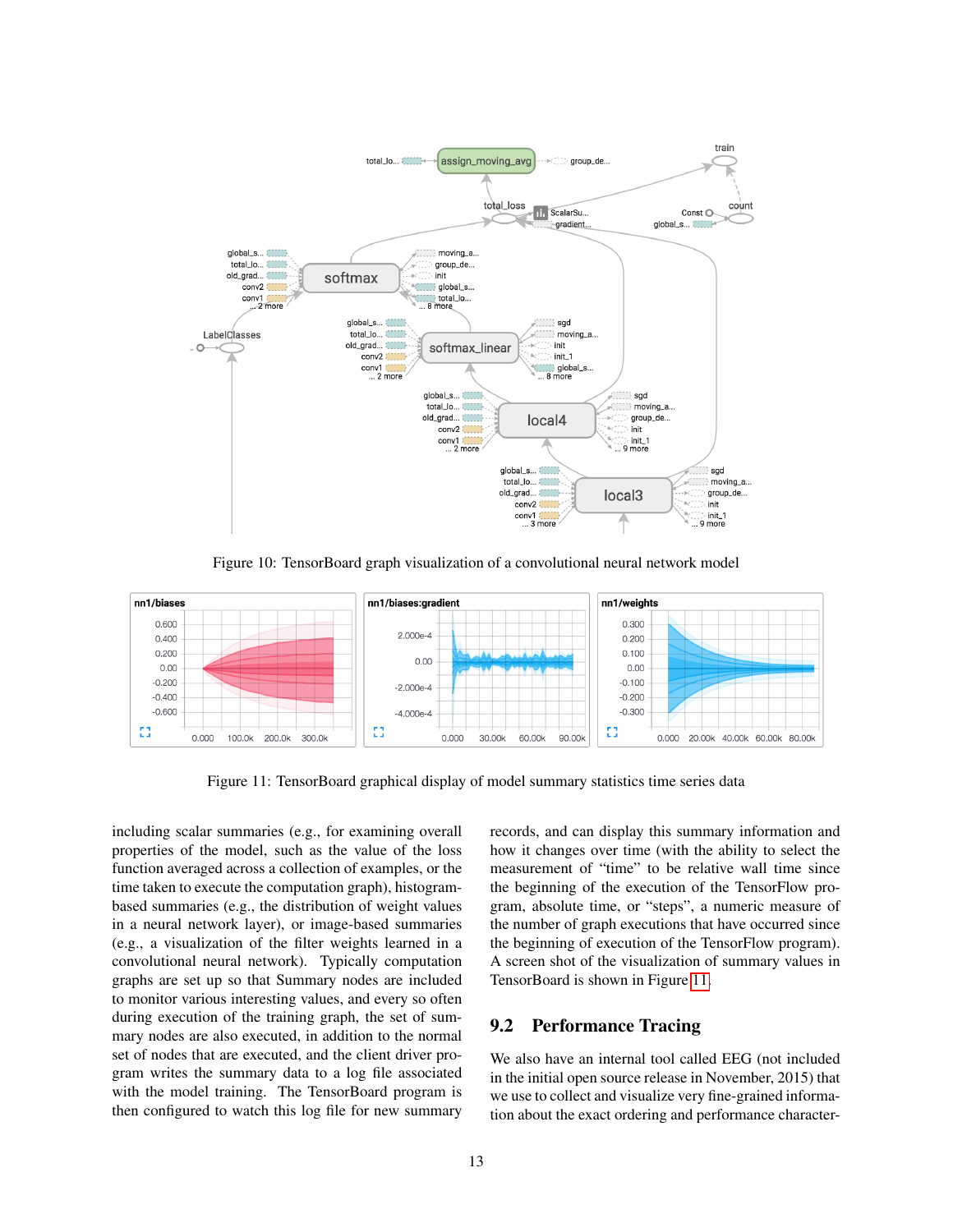istics of the execution of TensorFlow graphs. This tool works in both our single machine and distributed implementations, and is very useful for understanding the bottlenecks in the computation and communication patterns of a TensorFlow program.

Traces are collected simultaneously on each machine in the system from a variety of sources including Linux kernel ftrace, our own lightweight thread tracing tools and the CUDA Profiling Tools Interface (CUPTI). With these logs we can reconstruct the execution of a distributed training step with microsecond-level details of every thread-switch, CUDA kernel launch and DMA operation.

Traces are combined in a visualization server which is designed to rapidly extract events in a specified timerange and summarize at appropriate detail level for the user-interface resolution. Any significant delays due to communication, synchronization or DMA-related stalls are identified and highlighted using arrows in the visualization. Initially the UI provides an overview of the entire trace, with only the most significant performance artifacts highlighted. As the user progressively zooms in, increasingly fine resolution details are rendered.

Figure [12](#page-14-0) shows an example EEG visualization of a model being trained on a multi-core CPU platform. The top third of the screenshot shows TensorFlow operations being dispatched in parallel, according to the dataflow constraints. The bottom section of the trace shows how most operations are decomposed into multiple workitems which are executed concurrently in a thread pool. The diagonal arrows on the right hand size show where queueing delay is building up in the thread pool. Figure [13](#page-14-1) shows another EEG visualization with computation mainly happening on the GPU. Host threads can be seen enqueuing TensorFlow GPU operations as they become runnable (the light blue thread pool), and background housekeeping threads can be seen in other colors being migrated across processor cores. Once again, arrows show where threads are stalled on GPU to CPU transfers, or where ops experience significant queueing delay.

Finally, Figure [14](#page-15-1) shows a more detailed view which allows us to examine how Tensorflow GPU operators are assigned to multiple GPU streams. Whenever the dataflow graph allows parallel execution or data transfer we endeavour to expose the ordering constraints to the GPU device using streams and stream dependency primitives.

### <span id="page-13-0"></span>10 Future Work

We have several different directions for future work. We will continue to use TensorFlow to develop new and interesting machine learning models for artificial intelligence, and in the course of doing this, we may discover ways in which we will need to extend the basic TensorFlow system. The open source community may also come up with new and interesting directions for the TensorFlow implementation.

One extension to the basic programming model that we are considering is a function mechanism, whereby a user can specify an entire subgraph of a TensorFlow computation to be a reusable component. In the implementation we have designed, these functions can become reusable components even across different front-end languages for TensorFlow, so that a user could define a function using the Python front end, but then use that function as a basic building block from within the C++ frontend. We are hopeful that this cross-language reusability will bootstrap a vibrant community of machine learning researchers publishing not just whole examples of their research, but also small reusable components from their work that can be reused in other contexts.

We also have a number of concrete directions to improve the performance of TensorFlow. One such direction is our initial work on a just-in-time compiler that can take a subgraph of a TensorFlow execution, perhaps with some runtime profiling information about the typical sizes and shapes of tensors, and can generate an optimized routine for this subgraph. This compiler will understand the semantics of perform a number of optimizations such as loop fusion, blocking and tiling for locality, specialization for particular shapes and sizes, etc.

We also imagine that a significant area for future work will be in improving the placement and node scheduling algorithms used to decide where different nodes will execute, and when they should start executing. We have currently implemented a number of heuristics in these subsystems, and we'd like to have the system instead learn to make good placement decisions (perhaps using a deep neural network, combined with a reinforcement learning objective function).

### <span id="page-13-1"></span>11 Related Work

There are many other systems that are comparable in various ways with TensorFlow. Theano [\[7\]](#page-16-10), Torch [\[13\]](#page-16-11), Caffe [\[26\]](#page-17-19), Chainer [\[49\]](#page-18-14) and the Computational Network Toolkit [\[54\]](#page-18-15) are a few systems designed primarily for the training of neural networks. Each of these systems maps the computation onto a single machine, unlike the distributed TensorFlow implementation. Like Theano and Chainer, TensorFlow supports symbolic differentiation, thus making it easier to define and work with gradientbased optimization algorithms. Like Caffe, TensorFlow has a core written in C++, simplifying the deployment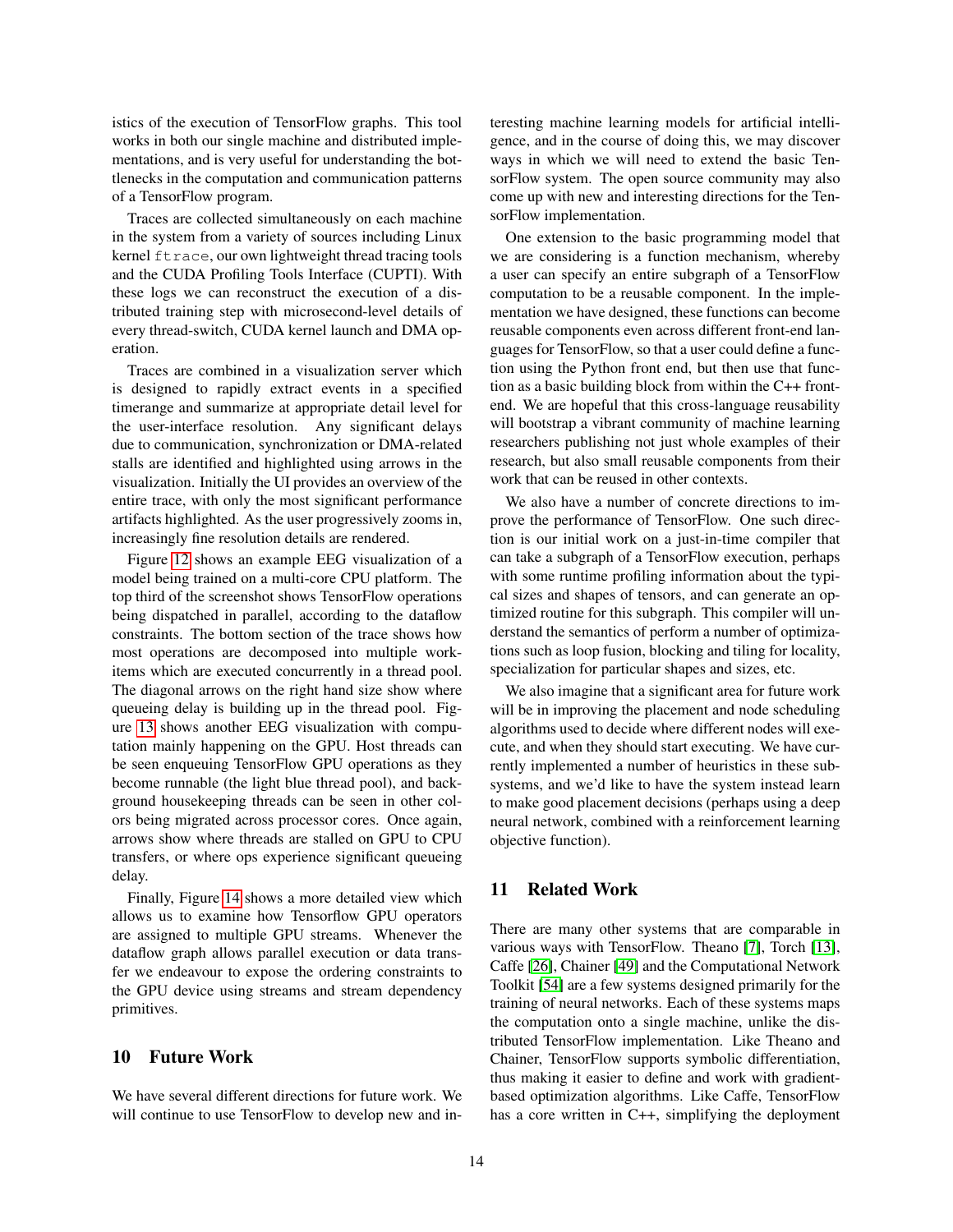

<span id="page-14-0"></span>Figure 12: EEG visualization of multi-threaded CPU operations (x-axis is time in  $\mu$ s).



<span id="page-14-1"></span>Figure 13: EEG visualization of Inception training showing CPU and GPU activity.

of trained models in a wide variety of production settings, including memory- and computation-constrained environments such as mobile devices.

The TensorFlow system shares some design characteristics with its predecessor system, DistBelief [\[14\]](#page-16-1), and with later systems with similar designs like Project Adam [\[10\]](#page-16-12) and the Parameter Server project [\[33\]](#page-17-20). Like DistBelief and Project Adam, TensorFlow allows computations to be spread out across many computational devices across many machines, and allows users to specify machine learning models using relatively high-level descriptions. Unlike DistBelief and Project Adam, though, the general-purpose dataflow graph model in TensorFlow is more flexible and more amenable to expressing a wider variety of machine learning models and optimization algorithms. It also permits a significant simplification by allowing the expression of stateful parameter nodes as variables, and variable update operations that are just additional nodes in the graph; in contrast, DistBelief, Project Adam and the Parameter Server systems all have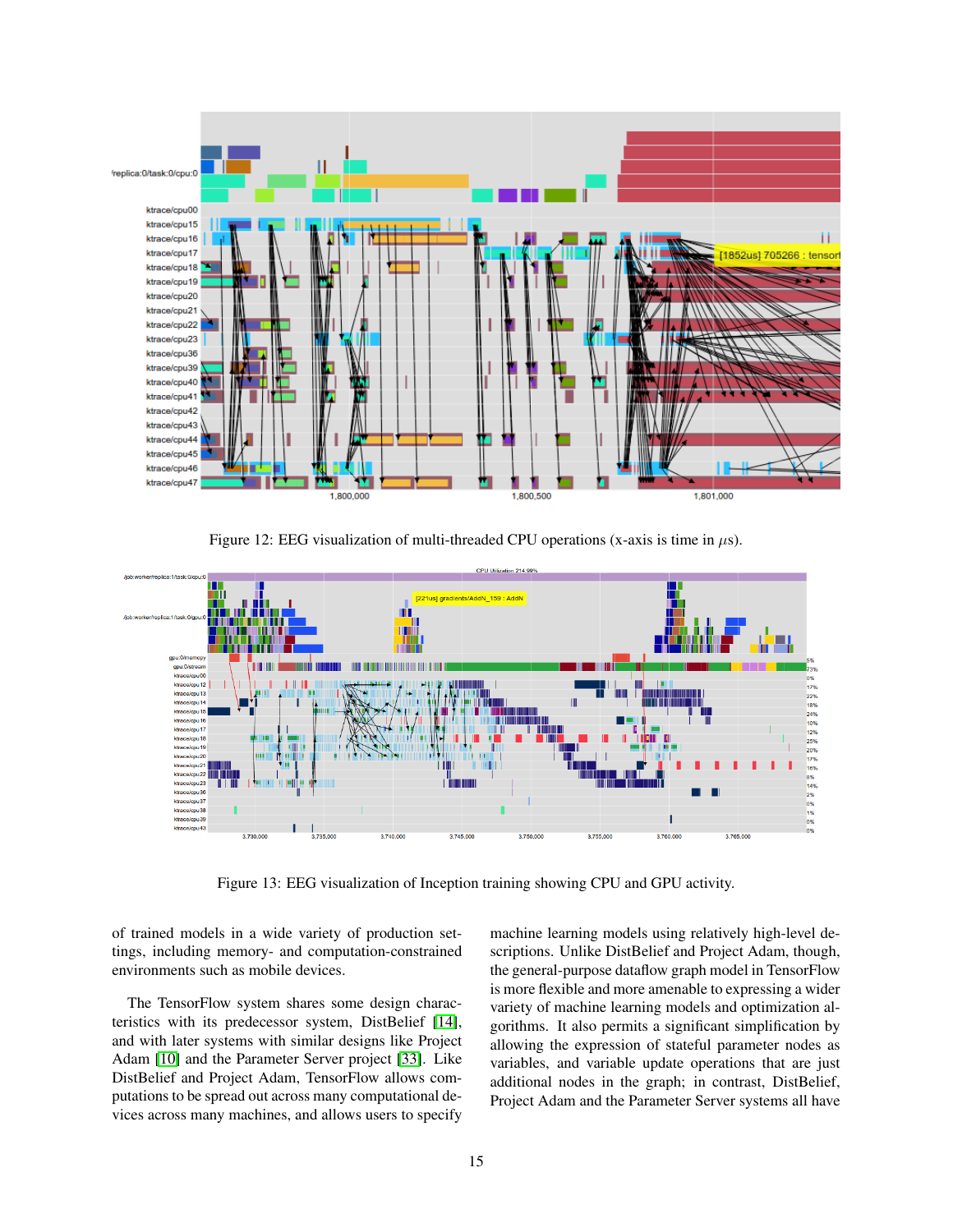

<span id="page-15-1"></span>Figure 14: Timeline of multi-stream GPU execution.

whole separate parameter server subsystems devoted to communicating and updating parameter values.

The Halide system [\[40\]](#page-18-16) for expressing image processing pipelines uses a similar intermediate representation to the TensorFlow dataflow graph. Unlike TensorFlow, though, the Halide system actually has higherlevel knowledge of the semantics of its operations and uses this knowledge to generate highly optimized pieces of code that combine multiple operations, taking into account parallelism and locality. Halide runs the resulting computations only on a single machine, and not in a distributed setting. In future work we are hoping to extend TensorFlow with a similar cross-operation dynamic compilation framework.

Like TensorFlow, several other distributed systems have been developed for executing dataflow graphs across a cluster. Dryad [\[24\]](#page-17-21) and Flume [\[8\]](#page-16-13) demonstrate how a complex workflow can be represented as a dataflow graph. CIEL [\[37\]](#page-17-22) and Naiad [\[36\]](#page-17-11) introduce generic support for data-dependent control flow: CIEL represents iteration as a DAG that dynamically unfolds, whereas Naiad uses a static graph with cycles to support lower-latency iteration. Spark [\[55\]](#page-18-17) is optimized for computations that access the same data repeatedly, using "resilient distributed datasets" (RDDs), which are soft-state cached outputs of earlier computations. Dandelion [\[44\]](#page-18-18) executes dataflow graphs across a cluster of heterogeneous devices, including GPUs. TensorFlow uses a hybrid dataflow model that borrows elements from each of these systems. Its dataflow scheduler, which is the component that chooses the next node to execute, uses the same basic algorithm as Dryad, Flume, CIEL, and Spark. Its distributed architecture is closest to Naiad, in that the system uses a single, optimized dataflow graph to represent the entire computation, and caches information about that graph on each device to minimize coordination overhead. Like Spark and Naiad, TensorFlow works best when there is sufficient RAM in the cluster to hold the working set of the computation. Iteration in TensorFlow uses a hybrid approach: multiple replicas of the same dataflow graph may be executing at once, while sharing the same set of variables. Replicas can share data asynchronously through the variables, or use synchronization mechanisms in the graph, such as queues, to operate synchronously. TensorFlow also supports iteration within a graph, which is a hybrid of CIEL and Naiad: for simplicity, each node fires only when all of its inputs are ready (like CIEL); but for efficiency the graph is represented as a static, cyclic dataflow (like Naiad).

## <span id="page-15-0"></span>12 Conclusions

We have described TensorFlow, a flexible data flowbased programming model, as well as single machine and distributed implementations of this programming model. The system is borne from real-world experience in conducting research and deploying more than one hundred machine learning projects throughout a wide range of Google products and services. We have open sourced a version of TensorFlow, and hope that a vibrant shared community develops around the use of TensorFlow. We are excited to see how others outside of Google make use of TensorFlow in their own work.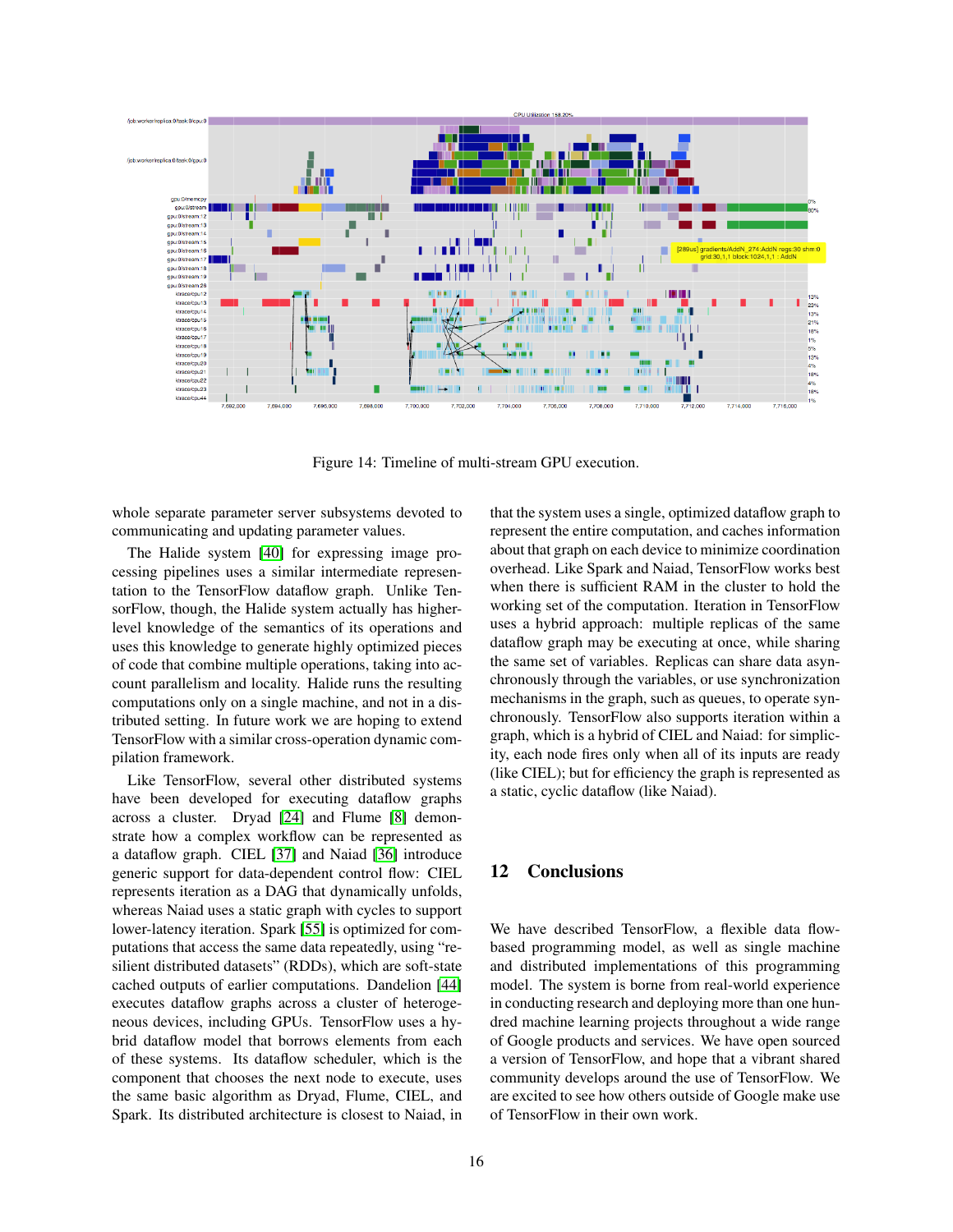#### Acknowledgements

The development of TensorFlow has benefitted enormously from the large and broad machine learning community at Google, and in particular from the suggestions and contributions from rest of the Google Brain team and also from the hundreds of DistBelief and TensorFlow users within Google. Without a doubt, the usability and functionality of TensorFlow has been greatly expanded by listening to their feedback.

Many individuals have contributed to TensorFlow and to its open source release, including John Giannandrea (for creating a supportive research environment), Irina Kofman and Phing Turner (project management), Bill Gruber and David Westbrook (technical writing), Dave Andersen, Anelia Angelova, Yaroslav Bulatov, Jianmin Chen, Jerjou Cheng, George Dahl, Andrew Dai, Lucy Gao, mig Gerard, Stephan Gouws, Naveen Kumar, Geoffrey Hinton, Mrinal Kalarishnan, Anjuli Kannan, Yutaka Leon-Suematsu, Frank Li, Peter Liu, Xiaobing Liu, Nishant Patil, Pierre Sermanet, Noam Shazeer, Jascha Sohl-dickstein, Philip Tucker, Yonghui Wu, Ke Yang, and Cliff Young (general contributions), Doug Fritz, Patrick Hurst, Dilip Krishnan, Daniel Smilkov, James Wexler, Jimbo Wilson, Kanit Ham Wongsuphasawat, Cassandra Xia, and the Big Picture team (graph visualization), Chris Leary, Robert Springer and the Stream Executor team, Kayur Patel, Michael Piatek, and the coLab team, and the many others who have contributed to the TensorFlow design and code base.

#### References

- <span id="page-16-0"></span>[1] Martín Abadi, Ashish Agarwal, Paul Barham, Eugene Brevdo, Zhifeng Chen, Craig Citro, Greg S. Corrado, Andy Davis, Jeffrey Dean, Matthieu Devin, Sanjay Ghemawat, Ian Goodfellow, Andrew Harp, Geoffrey Irving, Michael Isard, Yangqing Jia, Rafal Jozefowicz, Lukasz Kaiser, Manjunath Kudlur, Josh Levenberg, Dan Mané, Rajat Monga, Sherry Moore, Derek Murray, Chris Olah, Mike Schuster, Jonathon Shlens, Benoit Steiner, Ilya Sutskever, Kunal Talwar, Paul Tucker, Vincent Vanhoucke, Vijay Vasudevan, Fernanda Viegas, Oriol ´ Vinyals, Pete Warden, Martin Wattenberg, Martin Wicke, Yuan Yu, and Xiaoqiang Zheng. TensorFlow: Large-scale machine learning on heterogeneous systems, 2015. Software available from [tensorflow.org.](http://tensorflow.org)
- <span id="page-16-2"></span>[2] Anelia Angelova, Alex Krizhevsky, and Vincent Vanhoucke. Pedestrian detection with a large-field-of-view deep network. In *Robotics and Automation (ICRA), 2015 IEEE International Conference on*, pages 704–711. IEEE, 2015. [CalTech PDF.](http://www.vision.caltech.edu/anelia/publications/Angelova15LFOV.pdf)
- <span id="page-16-6"></span>[3] Arvind and David E. Culler. Annual review of computer science vol. 1, 1986. chapter

Dataflow Architectures, pages 225–253. 1986. [www.dtic.mil/cgi-bin/GetTRDoc?Location=U2&](http://www.dtic.mil/cgi-bin/GetTRDoc?Location=U2&doc=GetTRDoc.pdf&AD=ADA166235) [doc=GetTRDoc.pdf&AD=ADA166235.](http://www.dtic.mil/cgi-bin/GetTRDoc?Location=U2&doc=GetTRDoc.pdf&AD=ADA166235)

- <span id="page-16-7"></span>[4] Arvind and Rishiyur S. Nikhil. Executing a program on the MIT tagged-token dataflow architecture. *IEEE Trans. Comput.*, 39(3):300–318, 1990. [dl.acm.org/citation.cfm?id=78583.](http://dl.acm.org/citation.cfm?id=78583)
- <span id="page-16-3"></span>[5] Jimmy Ba, Volodymyr Mnih, and Koray Kavukcuoglu. Multiple object recognition with visual attention. *arXiv preprint arXiv:1412.7755*, 2014. [arxiv.org/abs/1412.7755.](http://arxiv.org/abs/1412.7755)
- <span id="page-16-5"></span>[6] Françoise Beaufays. The neural networks behind Google Voice transcription, 2015. [googleresearch.blogspot.com/2015/08/the-neural](http://googleresearch.blogspot.com/2015/08/the-neural-networks-behind-google-voice.html)[networks-behind-google-voice.html.](http://googleresearch.blogspot.com/2015/08/the-neural-networks-behind-google-voice.html)
- <span id="page-16-10"></span>[7] James Bergstra, Olivier Breuleux, Frédéric Bastien, Pascal Lamblin, Razvan Pascanu, Guillaume Desjardins, Joseph Turian, David Warde-Farley, and Yoshua Bengio. Theano: A CPU and GPU math expression compiler. In *Proceedings of the Python for scientific computing conference (SciPy)*, volume 4, page 3. Austin, TX, 2010. [UMontreal PDF.](http://www-etud.iro.umontreal.ca/~wardefar/publications/theano_scipy2010.pdf)
- <span id="page-16-13"></span>[8] Craig Chambers, Ashish Raniwala, Frances Perry, Stephen Adams, Robert R Henry, Robert Bradshaw, and Nathan Weizenbaum. FlumeJava: easy, efficient data-parallel pipelines. In *ACM Sigplan Notices*, volume 45, pages 363–375. ACM, 2010. [re](https://research.google.com/pubs/archive/35650.pdf)[search.google.com/pubs/archive/35650.pdf.](https://research.google.com/pubs/archive/35650.pdf)
- <span id="page-16-9"></span>[9] Sharan Chetlur, Cliff Woolley, Philippe Vandermersch, Jonathan Cohen, John Tran, Bryan Catanzaro, and Evan Shelhamer. cuDNN: Efficient primitives for deep learning. *arXiv preprint arXiv:1410.0759*, 2014. [arxiv.org/abs/1410.0759.](https://arxiv.org/abs/1410.0759)
- <span id="page-16-12"></span>[10] Trishul Chilimbi, Yutaka Suzue, Johnson Apacible, and Karthik Kalyanaraman. Project Adam: Building an efficient and scalable deep learning training system. In *11th USENIX Symposium on Operating Systems Design and Implementation (OSDI 14)*, pages 571–582, 2014. [www.usenix.org/system/files/conference/osdi14/osdi14](https://www.usenix.org/system/files/conference/osdi14/osdi14-paper-chilimbi.pdf) [paper-chilimbi.pdf.](https://www.usenix.org/system/files/conference/osdi14/osdi14-paper-chilimbi.pdf)
- <span id="page-16-4"></span>[11] Jack Clark. Google turning its lucrative web search over to AI machines, 2015. [www.bloomberg.com/news/articles/2015-10-26/google](http://www.bloomberg.com/news/articles/2015-10-26/google-turning-its-lucrative-web-search-over-to-ai-machines)[turning-its-lucrative-web-search-over-to-ai-machines.](http://www.bloomberg.com/news/articles/2015-10-26/google-turning-its-lucrative-web-search-over-to-ai-machines)
- <span id="page-16-8"></span>[12] Cliff Click. Global code motion/global value numbering. In *ACM SIGPLAN Notices*, volume 30, pages 246– 257. ACM, 1995. [courses.cs.washington.edu/courses/](https://courses.cs.washington.edu/courses/cse501/06wi/reading/click-pldi95.pdf) [cse501/06wi/reading/click-pldi95.pdf.](https://courses.cs.washington.edu/courses/cse501/06wi/reading/click-pldi95.pdf)
- <span id="page-16-11"></span>[13] Ronan Collobert, Samy Bengio, and Johnny Mariéthoz. Torch: A modular machine learning software library. Technical report, IDIAP, 2002. [infoscience.epfl.ch/record/82802/files/rr02-46.pdf.](http://infoscience.epfl.ch/record/82802/files/rr02-46.pdf)
- <span id="page-16-1"></span>[14] Jeffrey Dean, Gregory S. Corrado, Rajat Monga, Kai Chen, Matthieu Devin, Quoc V. Le, Mark Z. Mao, Marc'Aurelio Ranzato, Andrew Senior, Paul Tucker,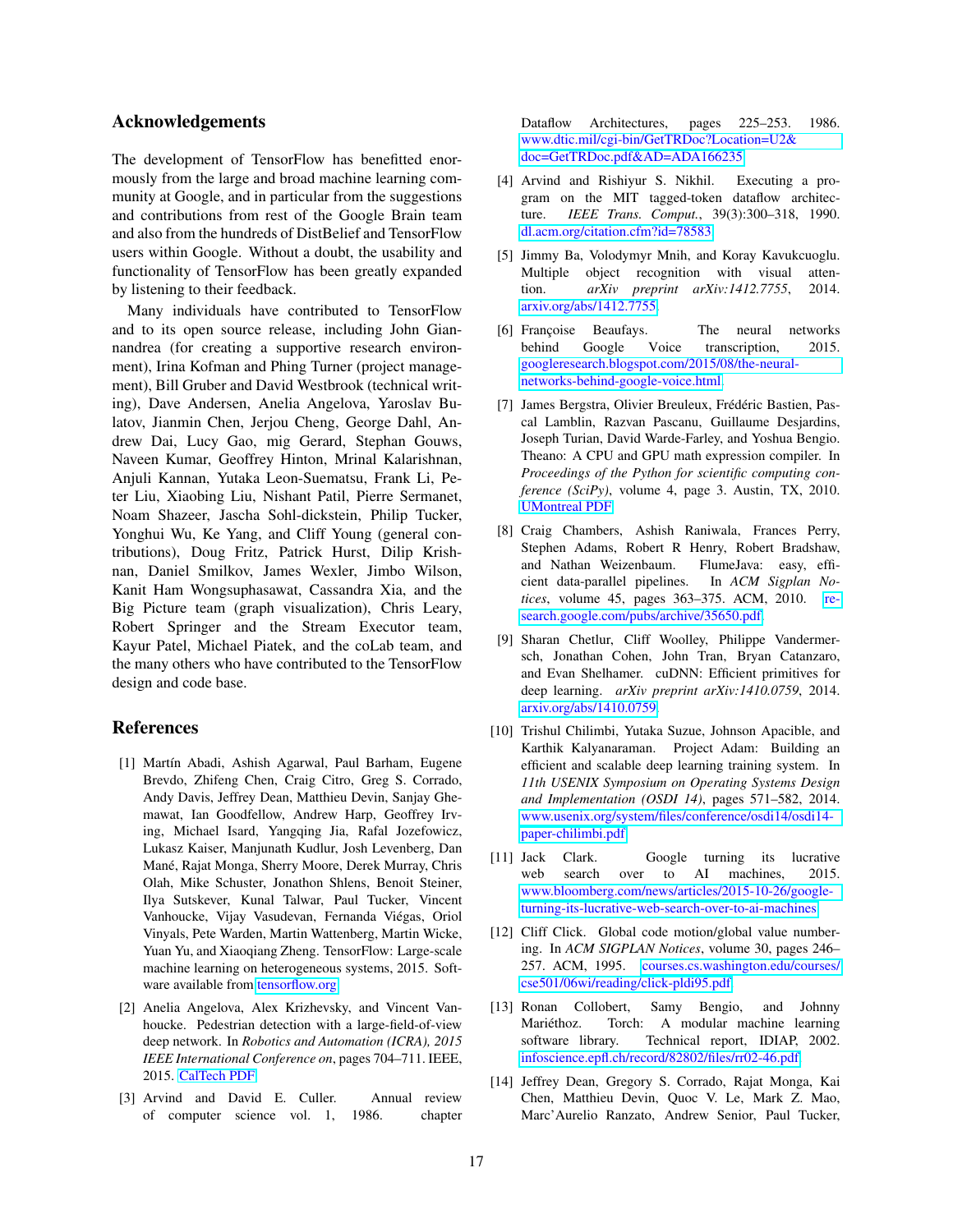Ke Yang, and Andrew Y. Ng. Large scale distributed deep networks. In *NIPS*, 2012. [Google Research PDF.](http://research.google.com/archive/large_deep_networks_nips2012.pdf)

- <span id="page-17-12"></span>[15] Jack J Dongarra, Jeremy Du Croz, Sven Hammarling, and Iain S Duff. A set of level 3 basic linear algebra subprograms. *ACM Transactions on Mathematical Software (TOMS)*, 16(1):1–17, 1990. [www.maths.manchester.ac.uk/˜sven/pubs/Level3BLAS-](https://www.maths.manchester.ac.uk/~sven/pubs/Level3BLAS-1-TOMS16-90.pdf)[1-TOMS16-90.pdf.](https://www.maths.manchester.ac.uk/~sven/pubs/Level3BLAS-1-TOMS16-90.pdf)
- <span id="page-17-2"></span>[16] Andrea Frome, Greg S Corrado, Jonathon Shlens, Samy Bengio, Jeff Dean, Tomas Mikolov, et al. DeVISE: A deep visual-semantic embedding model. In *Advances in Neural Information Processing Systems*, pages 2121–2129, 2013. [re](http://research.google.com/pubs/archive/41473.pdf)[search.google.com/pubs/archive/41473.pdf.](http://research.google.com/pubs/archive/41473.pdf)
- <span id="page-17-7"></span>[17] Javier Gonzalez-Dominguez, Ignacio Lopez-Moreno, Pedro J Moreno, and Joaquin Gonzalez-Rodriguez. Frameby-frame language identification in short utterances using deep neural networks. *Neural Networks*, 64:49–58, 2015.
- <span id="page-17-9"></span>[18] Otavio Good. How Google Translate squeezes deep learning onto a phone, 2015. [googleresearch.blogspot.com/2015/07/how-google](http://googleresearch.blogspot.com/2015/07/how-google-translate-squeezes-deep.html)[translate-squeezes-deep.html.](http://googleresearch.blogspot.com/2015/07/how-google-translate-squeezes-deep.html)
- <span id="page-17-8"></span>[19] Ian J. Goodfellow, Yaroslav Bulatov, Julian Ibarz, Sacha Arnoud, and Vinay Shet. Multi-digit number recognition from Street View imagery using deep convolutional neural networks. In *International Conference on Learning Representations*, 2014. [arxiv.org/pdf/1312.6082.](http://arxiv.org/pdf/1312.6082)
- <span id="page-17-5"></span>[20] Georg Heigold, Vincent Vanhoucke, Alan Senior, Patrick Nguyen, Marc'Aurelio Ranzato, Matthieu Devin, and Jeffrey Dean. Multilingual acoustic models using distributed deep neural networks. In *Acoustics, Speech and Signal Processing (ICASSP), 2013 IEEE International Conference on*, pages 8619–8623. IEEE, 2013. [re](https://research.google.com/pubs/archive/40807.pdf)[search.google.com/pubs/archive/40807.pdf.](https://research.google.com/pubs/archive/40807.pdf)
- <span id="page-17-4"></span>[21] Geoffrey E. Hinton, Li Deng, Dong Yu, George E. Dahl, Abdel-rahman Mohamed, Navdeep Jaitly, Andrew Senior, Vincent Vanhoucke, Patrick Nguyen, Tara N. Sainath, and Brian Kingsbury. Deep neural networks for acoustic modeling in speech recognition: The shared views of four research groups. *IEEE Signal Process. Mag.*, 29(6):82– 97, 2012. www.cs.toronto.edu/~gdahl/papers/ [deepSpeechReviewSPM2012.pdf.](http://www.cs.toronto.edu/~gdahl/papers/deepSpeechReviewSPM2012.pdf)
- <span id="page-17-17"></span>[22] Sepp Hochreiter and Jürgen Schmidhuber. Long shortterm memory. *Neural computation*, 9(8):1735–1780, 1997. [ftp.idsia.ch/pub/juergen/lstm.pdf.](http://ftp.idsia.ch/pub/juergen/lstm.pdf)
- <span id="page-17-18"></span>[23] Sergey Ioffe and Christian Szegedy. Batch normalization: Accelerating deep network training by reducing internal covariate shift. *CoRR*, abs/1502.03167, 2015. [arxiv.org/abs/1502.03167.](http://arxiv.org/abs/1502.03167)
- <span id="page-17-21"></span>[24] Michael Isard, Mihai Budiu, Yuan Yu, Andrew Birrell, and Dennis Fetterly. Dryad: distributed data-parallel programs from sequential building blocks. In *ACM SIGOPS Operating Systems Review*, volume 41, pages 59–72. ACM, 2007. [www.michaelisard.com/pubs/eurosys07.pdf.](http://www.michaelisard.com/pubs/eurosys07.pdf)
- <span id="page-17-14"></span>[25] Benoît Jacob, Gaël Guennebaud, et al. Eigen library for linear algebra. [eigen.tuxfamily.org.](http://eigen.tuxfamily.org)
- <span id="page-17-19"></span>[26] Yangqing Jia, Evan Shelhamer, Jeff Donahue, Sergey Karayev, Jonathan Long, Ross Girshick, Sergio Guadarrama, and Trevor Darrell. Caffe: Convolutional architecture for fast feature embedding. In *Proceedings of the ACM International Conference on Multimedia*, pages 675–678. ACM, 2014. [arxiv.org/pdf/1408.5093.](http://arxiv.org/pdf/1408.5093)
- <span id="page-17-3"></span>[27] Andrej Karpathy, George Toderici, Sachin Shetty, Tommy Leung, Rahul Sukthankar, and Li Fei-Fei. Large-scale video classification with convolutional neural networks. In *Computer Vision and Pattern Recognition (CVPR), 2014 IEEE Conference on*, pages 1725–1732. IEEE, 2014. [re](https://research.google.com/pubs/archive/42455.pdf)[search.google.com/pubs/archive/42455.pdf.](https://research.google.com/pubs/archive/42455.pdf)
- <span id="page-17-13"></span>[28] A Krizhevsky. Cuda-convnet, 2014. [code.google.com/p/cuda-convnet/.](https://code.google.com/p/cuda-convnet/)
- <span id="page-17-10"></span>[29] Alex Krizhevsky. One weird trick for parallelizing convolutional neural networks. *arXiv preprint arXiv:1404.5997*, 2014. [arxiv.org/abs/1404.5997.](http://arxiv.org/abs/1404.5997)
- <span id="page-17-16"></span>[30] Alex Krizhevsky, Vinod Nair, and Geoffrey Hinton. The CIFAR-10 dataset. [www.cs.toronto.edu/˜kriz/cifar.html.](http://www.cs.toronto.edu/~kriz/cifar.html)
- <span id="page-17-0"></span>[31] Quoc Le, Marc'Aurelio Ranzato, Rajat Monga, Matthieu Devin, Greg Corrado, Kai Chen, Jeff Dean, and Andrew Ng. Building high-level features using large scale unsupervised learning. In *ICML'2012*, 2012. [Google Research](http://research.google.com/archive/unsupervised_icml2012.pdf) [PDF.](http://research.google.com/archive/unsupervised_icml2012.pdf)
- <span id="page-17-15"></span>[32] Yann LeCun, Corinna Cortes, and Christopher JC Burges. The MNIST database of handwritten digits, 1998. [yann.lecun.com/exdb/mnist/.](http://yann.lecun.com/exdb/mnist/)
- <span id="page-17-20"></span>[33] Mu Li, Dave Andersen, and Alex Smola. Parameter server. [parameterserver.org.](http://parameterserver.org)
- <span id="page-17-6"></span>[34] Chris J Maddison, Aja Huang, Ilya Sutskever, and David Silver. Move evaluation in Go using deep convolutional neural networks. *arXiv preprint arXiv:1412.6564*, 2014. [arxiv.org/abs/1412.6564.](http://arxiv.org/abs/1412.6564)
- <span id="page-17-1"></span>[35] Tomas Mikolov, Kai Chen, Greg Corrado, and Jeffrey Dean. Efficient estimation of word representations in vector space. In *International Conference on Learning Representations: Workshops Track*, 2013. [arxiv.org/abs/1301.3781.](http://arxiv.org/abs/1301.3781)
- <span id="page-17-11"></span>[36] Derek G Murray, Frank McSherry, Rebecca Isaacs, Michael Isard, Paul Barham, and Martín Abadi. Naiad: a timely dataflow system. In *Proceedings of the Twenty-Fourth ACM Symposium on Operating Systems Principles*, pages 439–455. ACM, 2013. [Microsoft Research](http://research.microsoft.com:8082/pubs/201100/naiad_sosp2013.pdf) [PDF.](http://research.microsoft.com:8082/pubs/201100/naiad_sosp2013.pdf)
- <span id="page-17-22"></span>[37] Derek G. Murray, Malte Schwarzkopf, Christopher Smowton, Steven Smit, Anil Madhavapeddy, and Steven Hand. Ciel: a universal execution engine for distributed data-flow computing. In *Proceedings of the Ninth USENIX Symposium on Networked Systems Design and Implementation*, 2011. [Usenix PDF.](https://www.usenix.org/legacy/event/nsdi11/tech/full_papers/Murray.pdf)